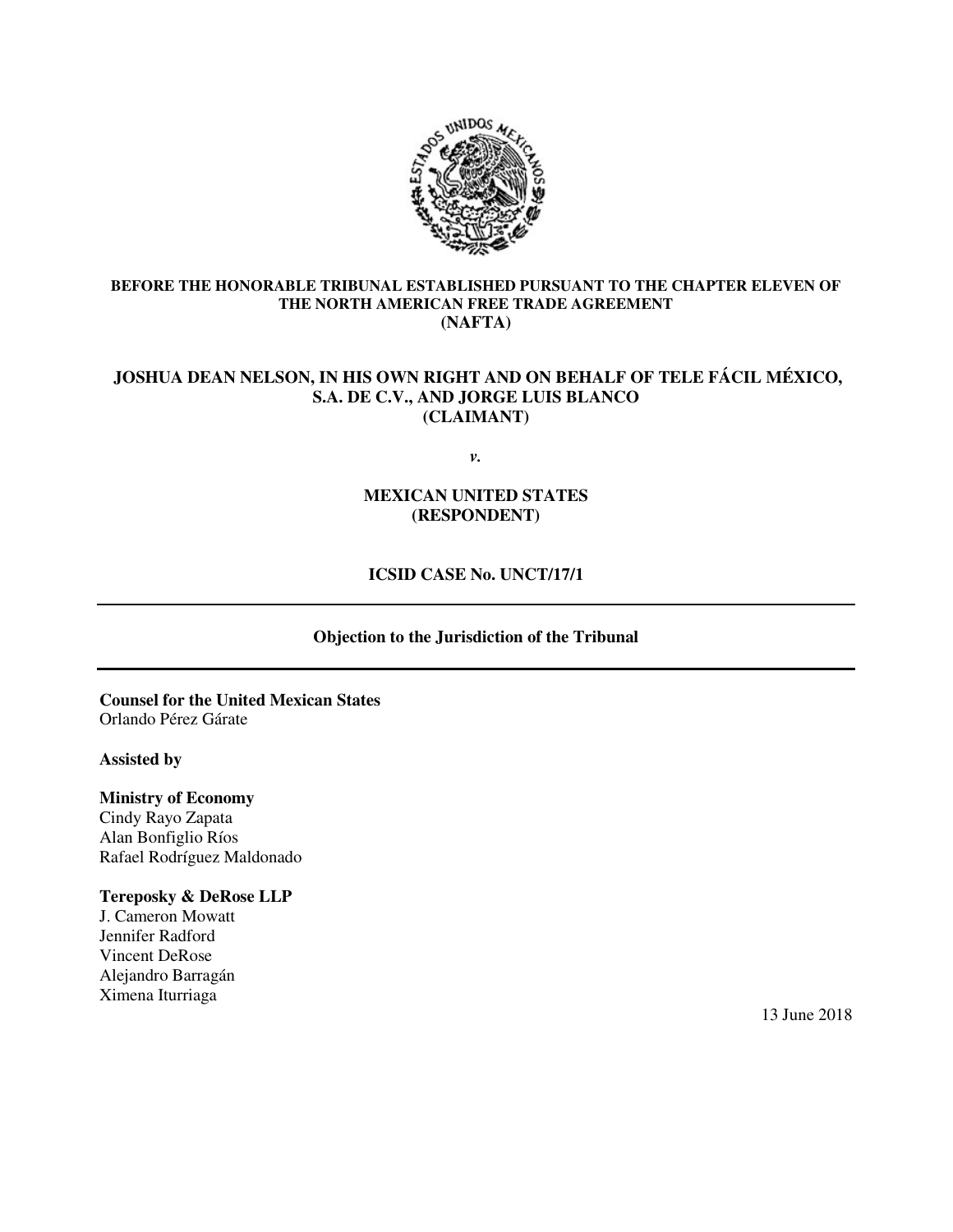# **Index**

| $\mathbf{I}$ . |               |  |
|----------------|---------------|--|
|                | A.            |  |
|                | <b>B.</b>     |  |
|                | $\mathcal{C}$ |  |
|                | D.            |  |
| II.            |               |  |
|                | $A_{\cdot}$   |  |
|                | <b>B.</b>     |  |
|                | C.            |  |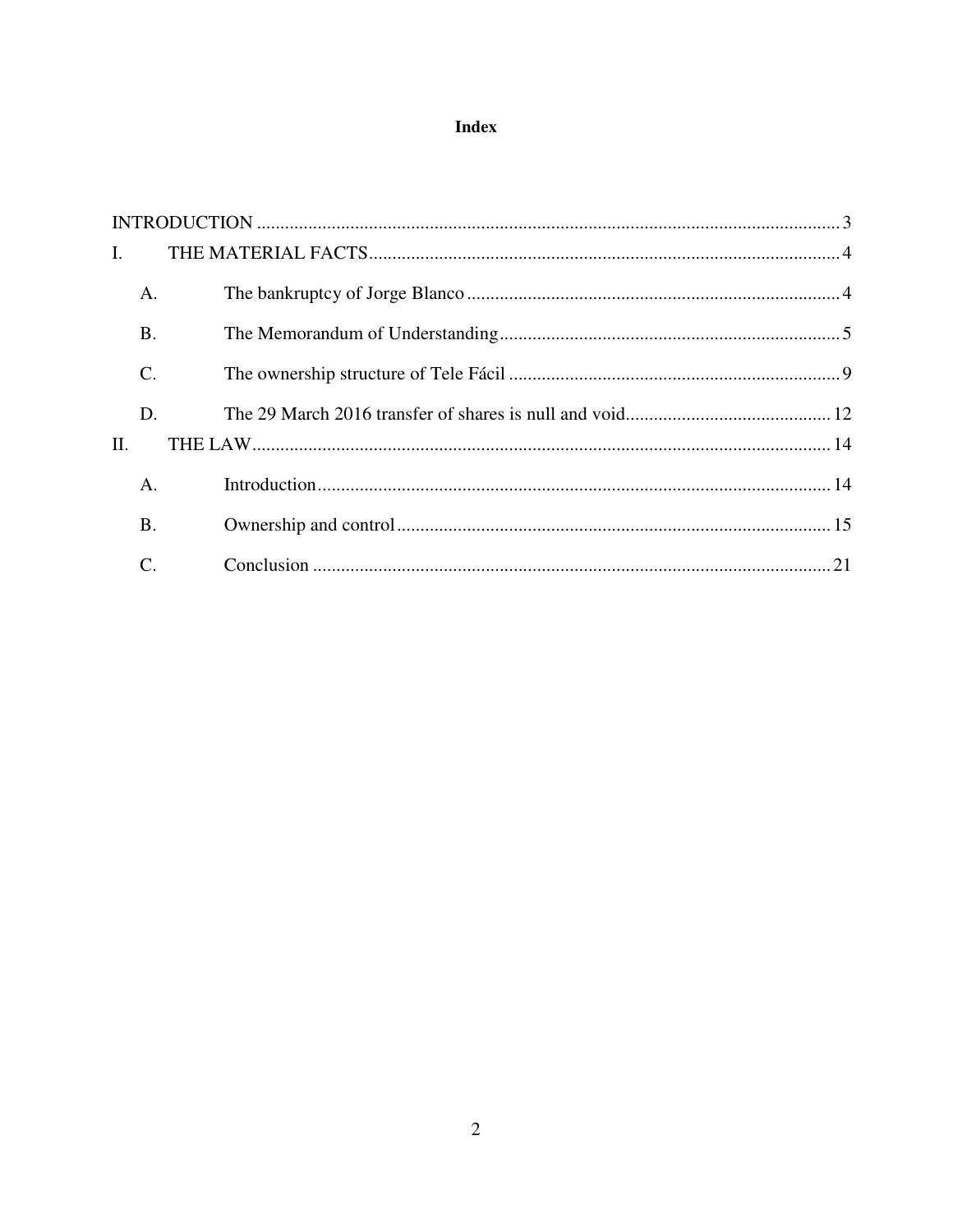#### <span id="page-2-0"></span>**INTRODUCTION**

1. The Claimant in this case, Joshua Dean Nelson ("Mr. Nelson") has submitted a claim on his own behalf under Article 1116 and on behalf of Tele Fácil, S.A. de C.V. (Tele Fácil) under Article 1117. This objection to the Tribunal's jurisdiction concerns the latter.

2. Article 1117 establishes a set of conditions for the submission of a claim by an investor of a Party on behalf of an enterprise of another Party. *First*, the enterprise must be a "juridical person that the investor owns or controls directly or indirectly". *Second*, the enterprise must have "incurred loss or damage by reason of, or arising out of, [the alleged] breach". *Third*, no more than three years must have elapsed from the date on which the enterprise first acquired or should have first acquired knowledge of the alleged breach and knowledge that the enterprise has incurred loss or damage.

3. This challenge concerns the first requirement. It is the Respondent's submission that the term "control" in the context of Article 1117 means legal control of the enterprise, and Mr. Nelson did not have legal control of Tele Fácil when he submitted the claim to arbitration.

4. Until very recently, the Respondent had no reason to doubt that the then Claimants –Messrs. Nelson and Blanco– met the requirements established in Article 1117. In particular, it had no reason to doubt that Mr. Nelson had legal control of Tele Fácil on account of his alleged 60% shareholding: an allegation backed by *prima facie* valid minutes of an extraordinary shareholders meeting held on 29 March 2016 recording that fact.

5. This changed on 26 March 2019, when counsel for the Claimant informed the Tribunal that, "[i]n the course of preparing for the hearing in the matter, we discovered that Jorge Luis Blanco ("Mr. Blanco") filed for bankruptcy in 2011" and, as a result, his shares in Tele Fácil had become the property of the bankruptcy estate as of the date of commencement of the Chapter 7 bankruptcy proceeding.

6. Mr. Blanco's loss of his shares in 2011 has significant implications in this case. Put simply, once Mr. Blanco ceased to be a shareholder of Tele Fácil, he no longer had the right to attend Tele Fácil's shareholders meetings and therefore to vote. Hence, under the company's by-laws and Mexican law, the corporate restructuring that purportedly took place during the extraordinary shareholders meeting of 29 March 2016 is null and of no legal effect. As a result, Mr. Nelson's shareholding did *not* increase from 40% to 60% on 29 March 2016 and he lacks the standing to assert a claim on behalf of Tele Fácil under Article 1117 of the NAFTA.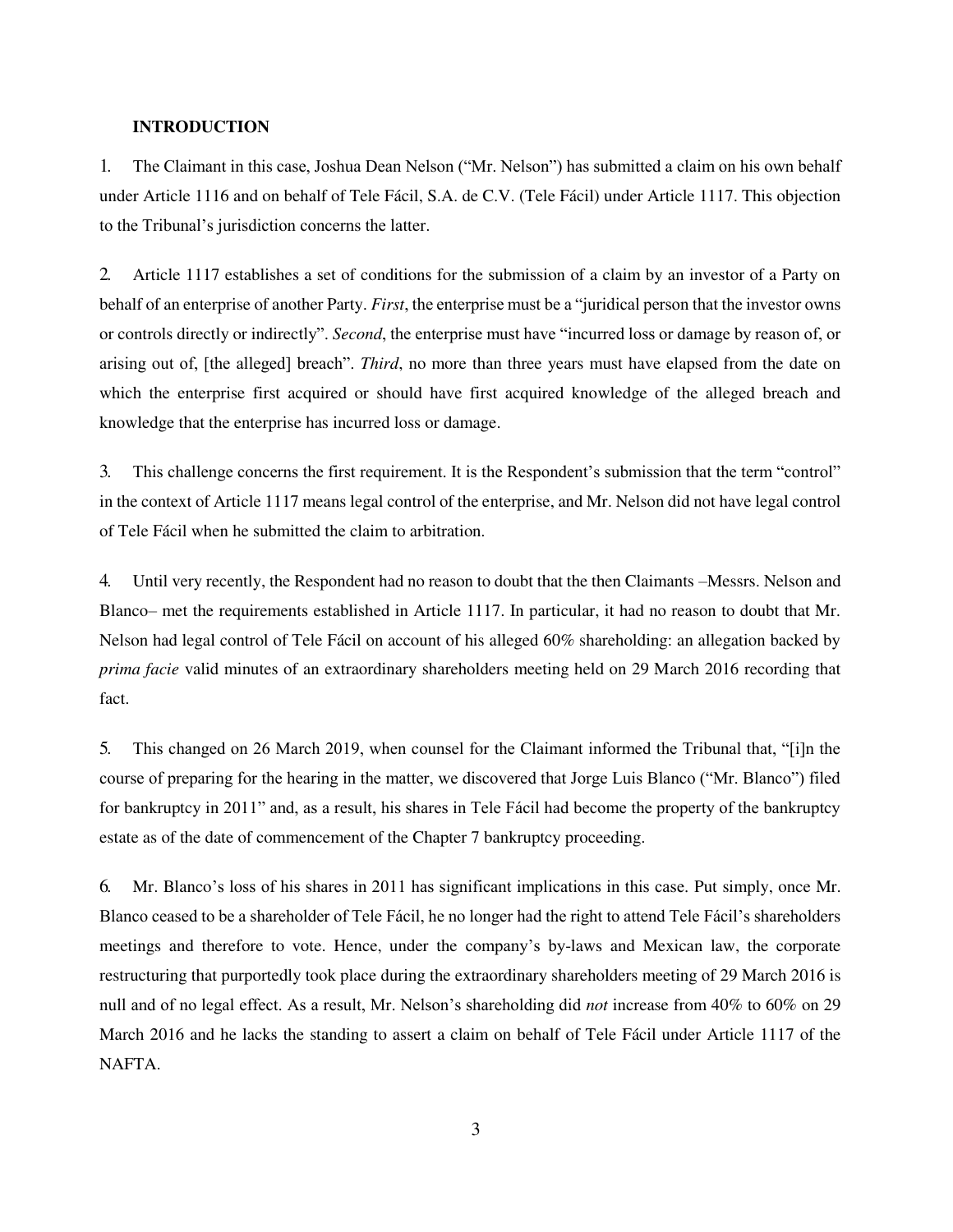- 7. This pleading is divided in two parts:
	- Part I addresses the relevant facts for the purposes of this objection to jurisdiction including: Mr. Blanco's bankruptcy; the Memorandum of Understanding between Tele Fácil's shareholders, the original ownership structure of the company; and the failed attempt to restructure Tele Fácil's ownership in 2016; and
	- Part II contains the Respondent's legal arguments including its position on the proper interpretation of the terms "ownership" and "control" in the context of Article 1117.

# <span id="page-3-0"></span>**I. THE MATERIAL FACTS**

### <span id="page-3-1"></span>**A. The bankruptcy of Jorge Blanco**

8. By correspondence dated 26 March 2019, the Claimant's counsel informed the Respondent and the Tribunal that Mr. Blanco filed for Bankruptcy in 2011 under Chapter 7 of the U.S. Bankruptcy Code.<sup>1</sup>

- 9. That correspondence went on to confirm that:
	- Upon the commencement of a Chapter 7 bankruptcy, a bankruptcy estate is created, and all legal and equitable interests of the debtor, whether disclosed or not, become the property of the bankruptcy estate until administered by the Trustee or abandoned back to the debtor at the conclusion of the process;
	- Mr. Blanco failed to disclose his interests in Tele Fácil during the bankruptcy proceeding;
	- Non-disclosed property cannot be administered or abandoned, and as such remains the property of the bankruptcy estate even after the case closes; and
	- Mr. Blanco is not presently the owner of his original shareholdings in Tele Fácil.

10. By correspondence dated 29 March 2019, the Claimant's counsel provided the following additional information:<sup>2</sup>

- Mr. Blanco did not identify his shares in Tele Fácil as an asset in his bankruptcy petition which was filed in August 2011; and
- Mr. Blanco's independent bankruptcy counsel and the Claimant's counsel both concluded that under U.S. bankruptcy law, the failure to list the Tele Fácil shares as an asset in the bankruptcy petition resulted in those shares not being administered or abandoned by the trustee. As a result, Mr. Blanco's

<sup>1</sup> Exhibit R-86, Claimant's Correspondence to Tribunal dated 26 March 2019.

<sup>2</sup> Exhibit R-87, Claimant's Correspondence dated 29 March 2019.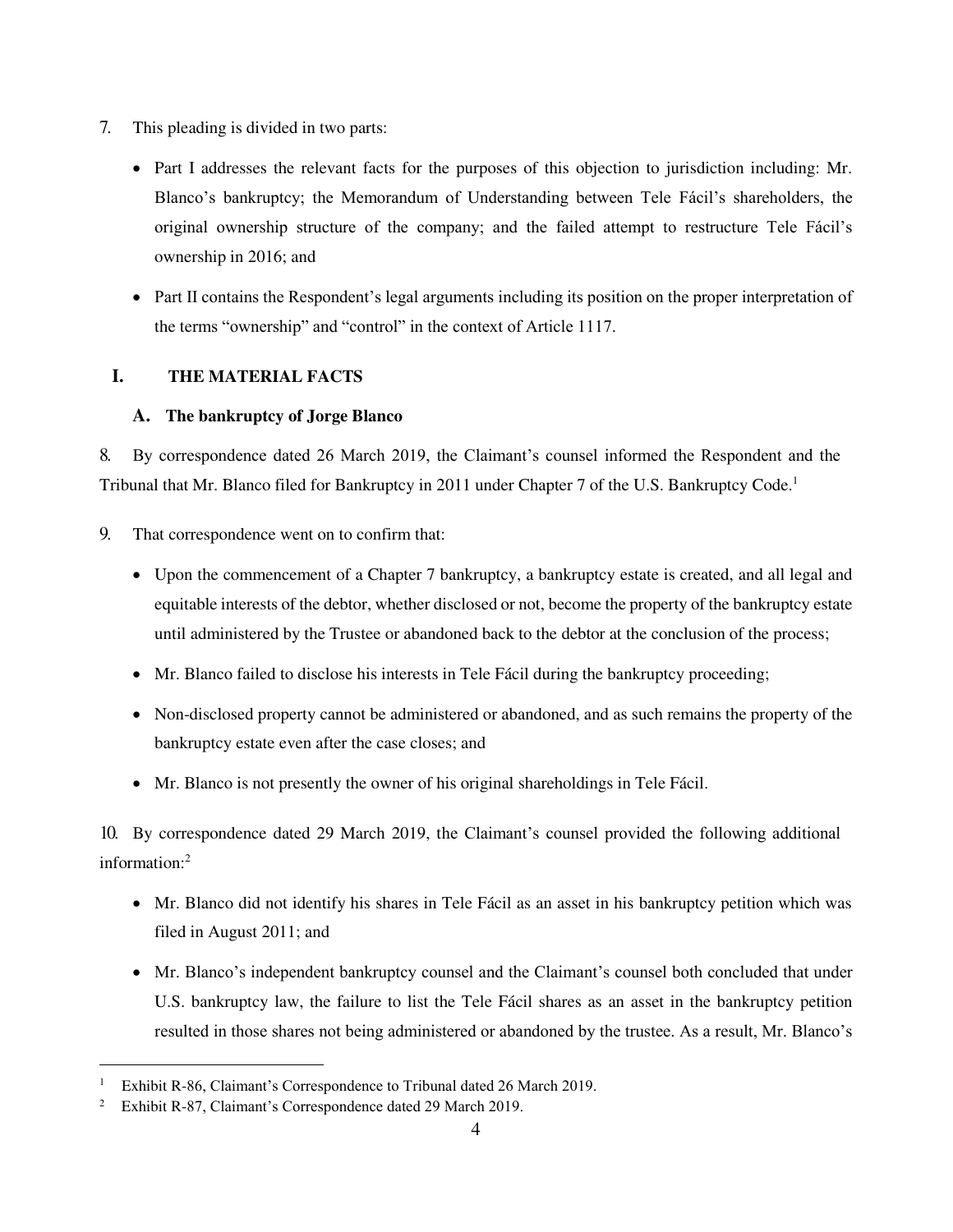shares in Tele Fácil continue to be an asset of the bankruptcy estate.

11. The Respondent accepts the conclusion by Claimant's counsel that Mr. Blanco's shares became the property of the bankruptcy trust in August 2011 when he initiated bankruptcy proceedings. The Respondent also accepts that he is currently not the owner of his Tele Fácil shares, and that as a result of his failure to list the shares as an asset in the 2011 bankruptcy petition, those shares continue to be an asset of the bankruptcy estate.

### <span id="page-4-0"></span>**B. The Memorandum of Understanding**

12. On July 20, 2009, Mr. Blanco, Mr. Nelson and Miguel Sacasa ("Mr. Sacasa") executed a Memorandum of Understanding ("MOU").<sup>3</sup>

13. The MOU proposed that the ownership of Tele Fácil would be as follows:

- Mr. Nelson: 60%
- Mr. Sacasa:  $20\%$ <br>• Mr. Blanco:  $20\%$ <sup>4</sup>
- $\bullet$  Mr. Blanco:

14. The Respondent directs the Tribunal's attention to the fact that the MOU does not provide any of the shareholders with the unilateral ability to: (i) control the company through the appointment of the Board of Directors, (ii) transfer shares, (iii) modify by-laws of the company, or (iv) dissolve and liquidate the company. Further, and as detailed below, Tele Fácil was incorporated with a different share structure than the one contemplated in the MOU.

15. The MOU also set out the scope of responsibilities for Messrs. Nelson, Sacasa and Blanco. With respect to Mr. Nelson, the MOU provides as follows:

- Initial funding will be provided by Josh Nelson and as the Project is able to be self-funding it will transition to internal funding.
- Josh Nelson commits to, in good faith, *provide* the level of funding required as laid out in the Business Plan (developed by the Partners) and the project plan (developed by the attorney).
- Josh Nelson will provide the technical and engineering support required either directly or provide the resources to hire said support.
- Josh Nelson will provide the Conference Calling Technology and System that will be the cornerstone of the Project plan initially.
- Josh Nelson or his assignee will be responsible for and have authority over all accounts payable always recognizing that there are payments that will need to be made locally and

<sup>3</sup> Exhibit C-013, Memorandum of Understanding by and between Jorge Blanco, Josh Nelson, and Miguel Sacasa (20 July 2009), ("MOU").

<sup>4</sup> *Id*., p.1.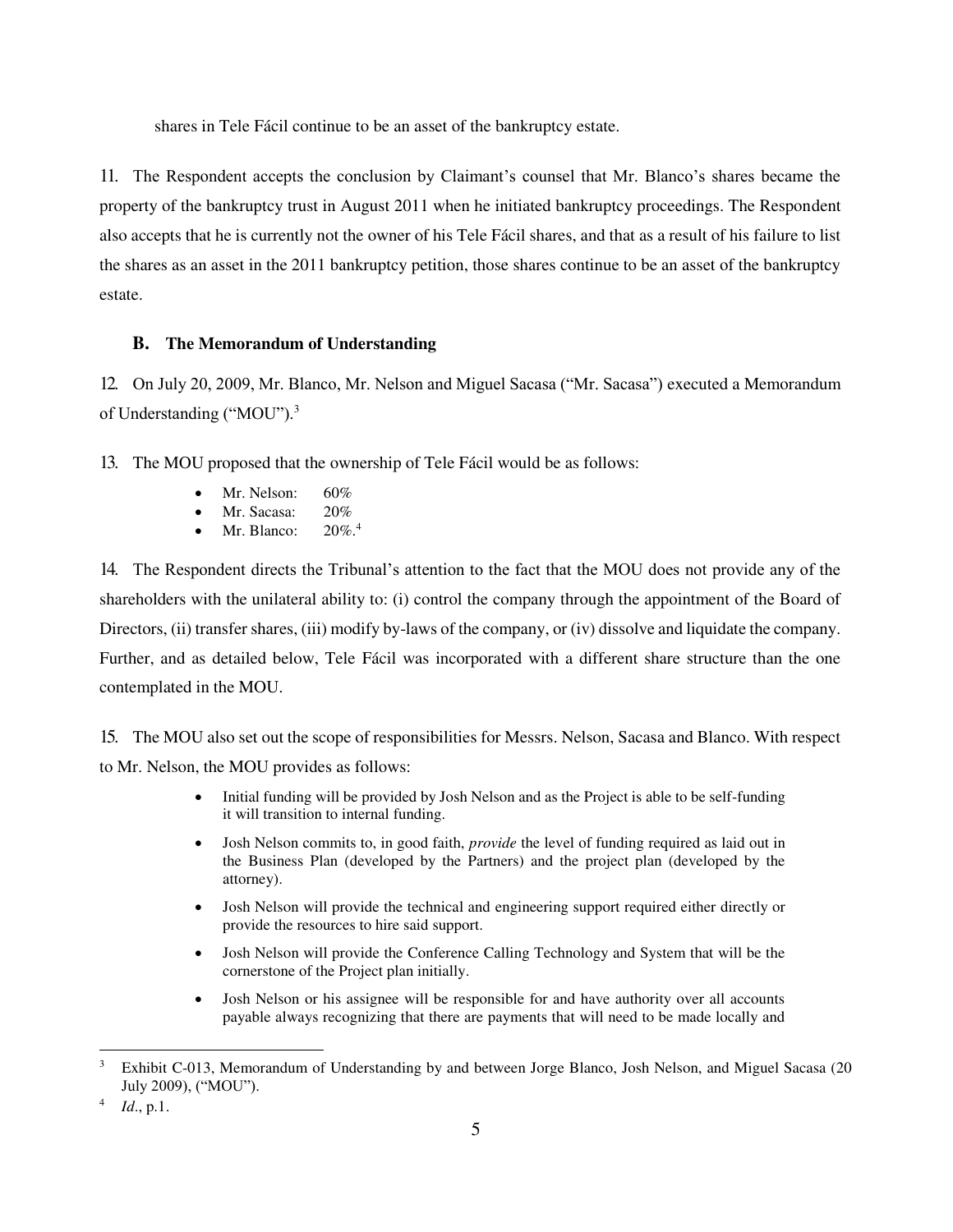that there will need to be Capital available in Mexico. Nelson will always have access to all funds whether in Mexico or the USA, including any bank accounts in Mexico.<sup>5</sup>

16. The Respondent submits that Mr. Nelson's responsibilities were limited to providing initial funding to the company, providing technical and engineering support (either directly or by hiring the necessary resources) and providing the Conference Calling Technology and System. Mr. Nelson's responsibilities do not support a finding that he maintained *de facto* control over the company.

17. To the extent that managerial control of the enterprise is relevant to a *de facto* control argument –and the Respondent's position is that it is not– the Respondent submits that form of control appears to have been in the hands of Mr. Sacasa as opposed to Mr. Nelson. The MOU describes Mr. Sacasa's scope of responsibilities as follows:

- Miguel Sacasa will be responsible for day to day management as well as normal interactions with the attorney, any and all regulatory bodies, and normal trade practices for our industry which includes Vendors, Employees, Contractors, and any and all sundry contacts.
- Miguel Sacasa will report to the Board of Directors of the Company and receive a Salary as an employee with the title of, "Director General". This Salary will start when the Licenses and Permits have been granted and the Company is nearing its start-up date. The exact date and amount will be decided on by the Board of Directors.
- Once the Project is established and the Company is doing business, Sacasa will stay in the position of Director General responsible for the management of the Company and report to the Board of Directors and the Partners.<sup>6</sup>
- 18. With respect to Mr. Blanco, the MOU provides that:
	- Jorge Blanco will be responsible for the facilitation of communication between all parties.
	- He will also be responsible along with the Partners for the Project Development and ongoing management of the company. He will periodically visit Mexico and support Sacasa and the Project as needed.
	- He will also take the lead in negotiations with the interconnects of other Carriers both in Mexico and outside the country.
	- Jorge Blanco will report to the Board of Directors of the Company and receive a salary as an employee, exact date and amount to be decided by the Board of Directors but not to precede startup of company and generation of revenue with the title (to be decided).<sup>7</sup>
- 19. The MOU goes on to identify the following joint responsibilities for Messrs. Sacasa and Blanco:

Miguel Sacasa and Jorge Blanco's joint contribution includes the original development of the project, the relationship to the attorney from previous projects and the relationship to Conatel [*sic*] the Mexican Federal Regulatory Body which runs the Mexican economic and regulatory climate.

Miguel and Jorge will develop the Business Plan which will be the basis of the development of the Mexican Project and Company(s) we will be creating. We will make sure that we meet all Regulatory

 5 *Id*.

<sup>6</sup> *Id*., p.2.

<sup>7</sup> *Id*.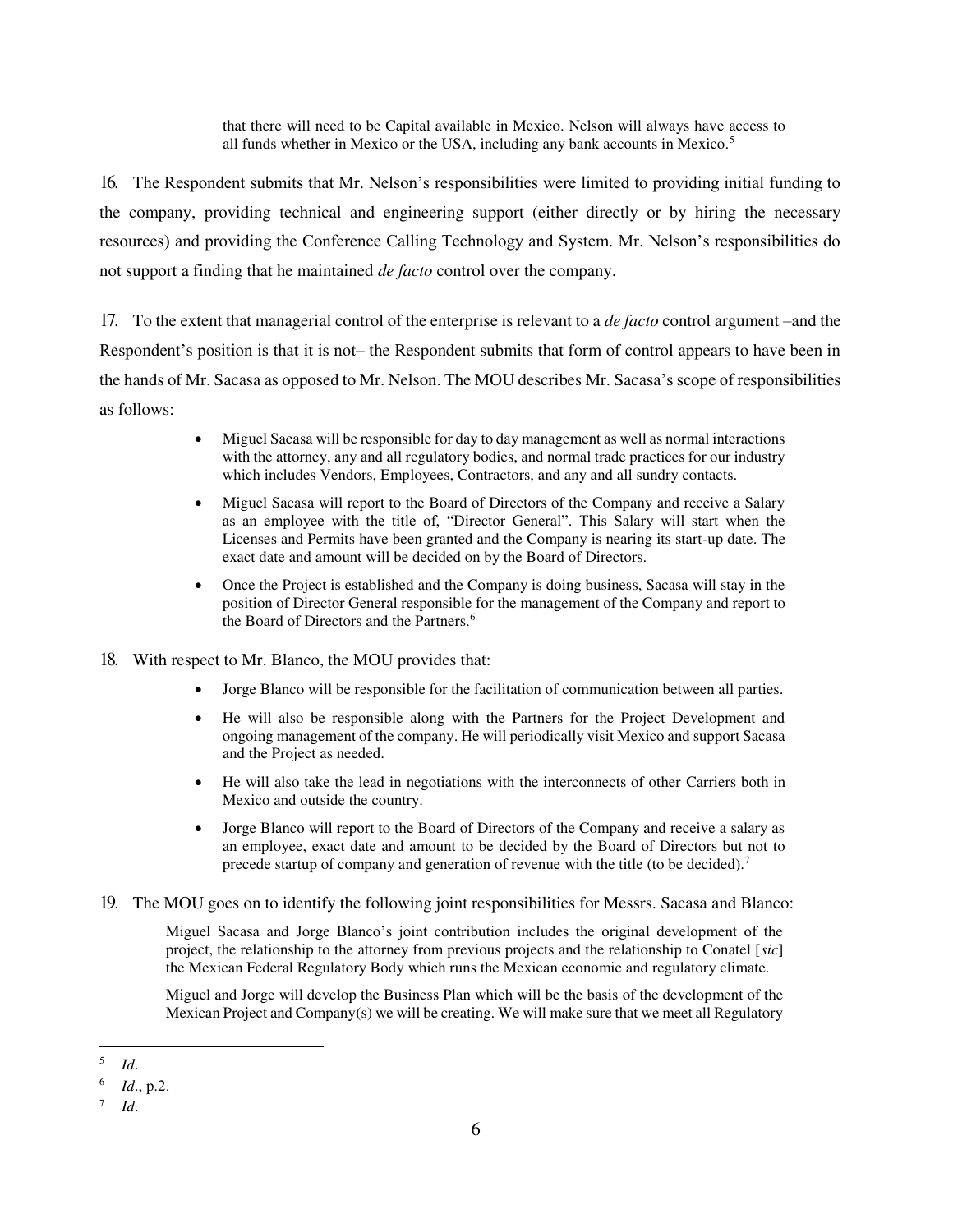requirements and that it is all done in a legal framework which will allow us to create a Company that operates Locally, Nationally and Internationally.

Miguel and Jorge will do a Market Study in conjunction with our Legal Advisers to find the right cities and areas of said cities to initiate operations. In this study, we will provide the following:

- The documentation for the technical, economic and marketing plans
- Determine the locales to insure approval from Conatel [*sic*]
- Investigate and advise as to where and what kind of offices to open

Miguel and Jorge will then be responsible for the following:

- Finding offices and negotiating all of the components necessary to open the offices and have them running efficiently.
- Negotiate collocations of equipment where possible.
- Contracting and delivery of local services.
- Making sure that all local laws and regulatory components are addressed.
- Negotiate all of the Interconnections required to ensure that the Company has all of the tools necessary to operate the initial Conference Calling Project and all subsequent projects.<sup>8</sup>

20. Mr. Nelson's limited role in the management and control of the company was addressed as follows in the MOU:

It is understood by all of the Parties that Josh Nelson has many projects in various stages of development throughout the World and does not have the time resources to personally focus on the Project and therefore will be relying on his Partners as well as any staff he may hire or appoint to work on the Project to manage the Project on a day to day basis. It is the responsibility of the Partners to Josh Nelson to keep him apprised via written and oral reports, Board Meetings, and any other means requested or required of the status of the Project.<sup>9</sup>

21. This limited role to be played by Mr. Nelson is further demonstrated by his lack of participation in the operations of Tele Fácil. For instance, Mr. Nelson confirmed that he did not "make or send" Tele Fácil's Concession Application. When asked at the hearing whether he reviewed the Concession Application, Mr. Nelson responded as follows:

I don't believe I actually saw this one before it was submitted.<sup>10</sup>

22. The fact that Mr. Nelson was not directly involved with the Concession Application is consistent with his limited role, as contemplated in the MOU, and is inconsistent with his claim to have exercised *de facto*  control over Tele Fácil.

23. Furthermore, Mr. Nelson has confirmed that after receiving the Concession, interconnection with the

<sup>8</sup> *Id*., pp. 2-3.

<sup>9</sup> *Id*., p.3.

<sup>&</sup>lt;sup>10</sup> Transcript from the Hearing on the Merits ("Transcript"), Volume 2, p.330.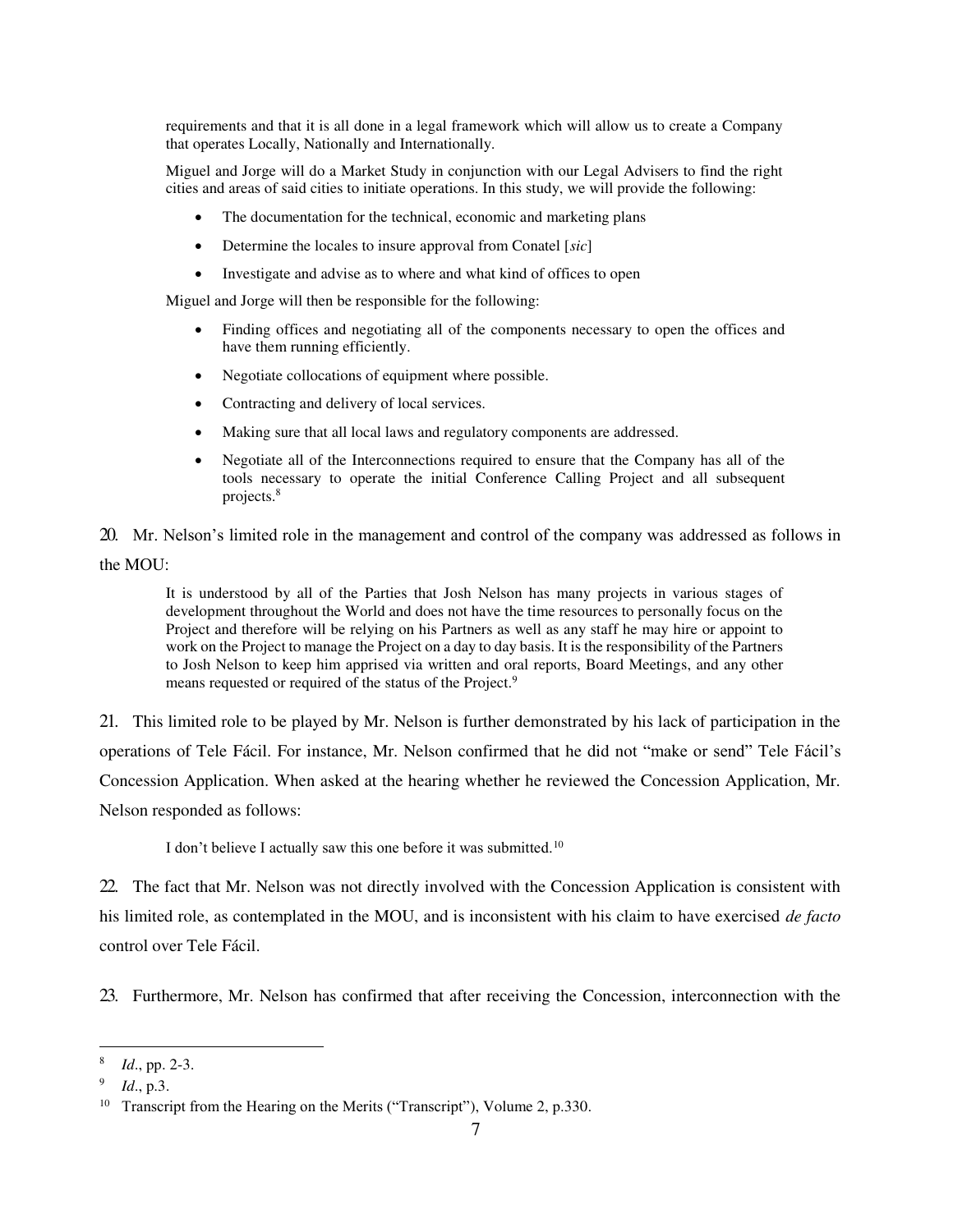predominant carrier, being Telmex, would be an essential ingredient in Tele Fácil's ability to enter the market.<sup>11</sup> Despite the importance of obtaining the interconnection agreement with Telmex, Mr. Nelson did not participate in negotiations between Tele Fácil and Telmex. Those negotiations were conducted by Messrs. Sacasa and Bello.<sup>12</sup>

24. In addition to not participating with those negotiations, Mr. Nelson also had minimal knowledge about them. Mr. Nelson confirmed at the hearing that he did not know when:

- Tele Fácil requested that Telmex allow indirect interconnection;<sup>13</sup>
- Tele Fácil requested that Telmex eliminate portability charges;  $14$
- $\bullet$  Telex refused to permit the use of indirect interconnection;<sup>15</sup> or
- Telmex refused to eliminate portability charges.<sup>16</sup>

25. Mr. Nelson's limited knowledge about the negotiations between Tele Fácil and Telmex is further demonstrated by the following exchange:<sup>17</sup>

Q. Do you know whether Tele Fácil and Telmex had any negotiations on indirect interconnection or portability charges during the year of 2013?

- A. Do I know if they had negotiations?
- Q. Um-hmm.
- A. Yes.
- Q. Okay. Are you able to narrow it to when?
- A. Not exactly.

 I know that Carlos and Miguel had negotiations with Telmex, if that's what you're asking, back and forth.

Q. On portability and indirect interconnection?

 A. No. I mean, all I know is that they had the meetings and they said, "We don't like these parts and we like this," and then Telmex responds, of course, and then all that.

- Q. Okay. But you're vague on the timing in terms of the negotiations?
- A. Yeah, I was not involved in the meetings, so...
- Q. Okay. Do you know whether they had any negotiations on indirect interconnection or

<sup>&</sup>lt;sup>11</sup> Exhibit C-001, Witness Statement of Joshua Dean Nelson, 2 November 2017 ("First Witness Statement of Mr. Nelson"), ¶ 46. See also Transcript, Volume 2, p. 337.

<sup>12</sup> Transcript, Volume 2, p.338.

<sup>13</sup> *Id.* p. 342.

<sup>14</sup> *Id.*

<sup>15</sup> *Id.*

<sup>16</sup> *Id.* 

<sup>17</sup> *Id.* pp. 343-344.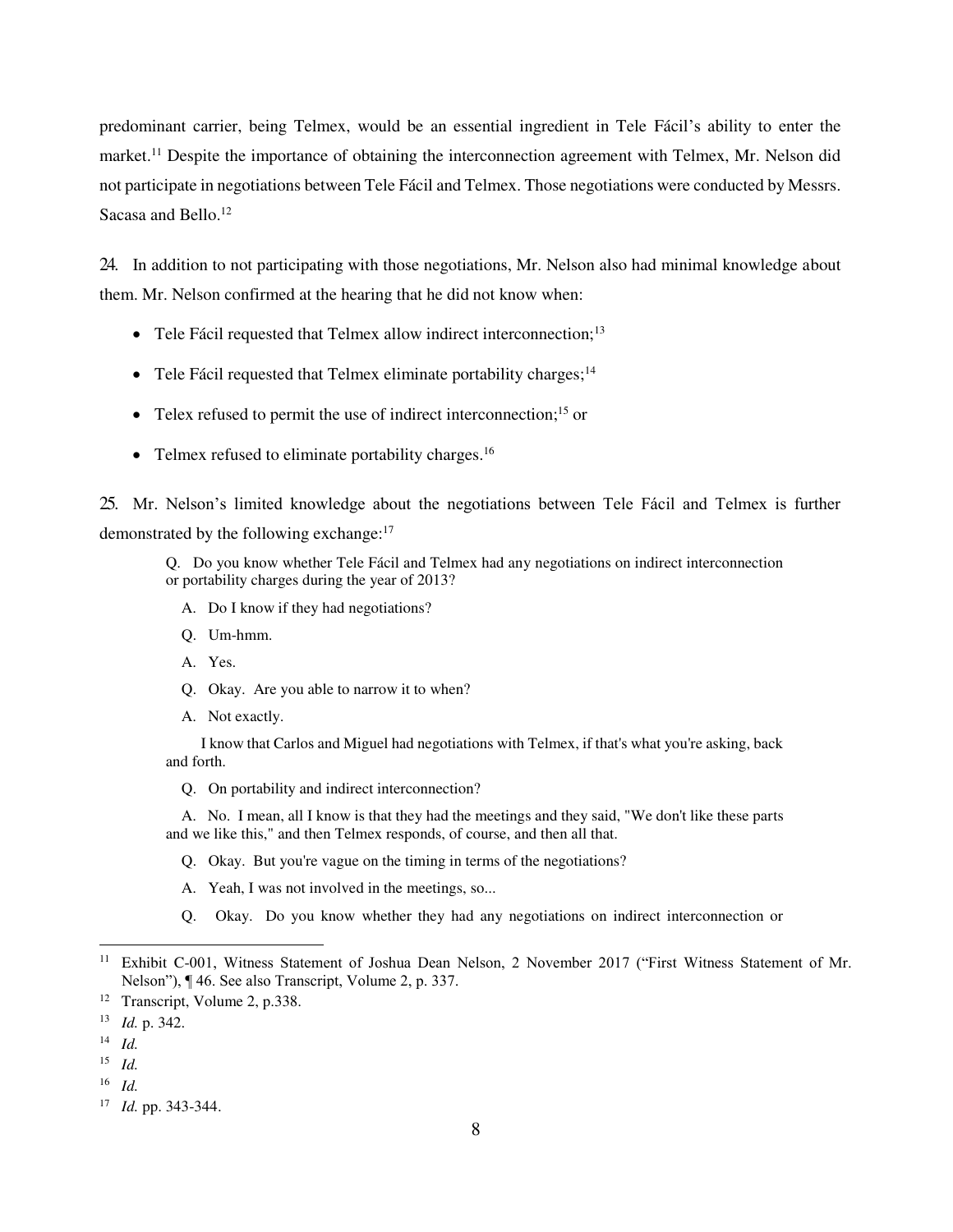portability charge from January 1st to May 9th, 2014?

 A. Again, the exact dates I don't know. I believe that their testimony has when they met with the people.

26. This level of knowledge is entirely consistent with Mr. Nelson's limited role as set out in the MOU. It is not, however, consistent with someone exercising *de facto* control over a company. What is clear is that Mr. Nelson did not exercise control over Tele Fácil.

### <span id="page-8-0"></span>**C. The ownership structure of Tele Fácil**

27. Tele Fácil was incorporated on 7 January 2010.<sup>18</sup> At that time, Tele Fácil was incorporated with a share capital of \$50,000 (FIFTY THOUSAND PESOS M.N 00/100) represented by 100 common, nominative shares and released with the nominal value of \$500 (FIVE HUNDRED PESOS M. N 00/100), distributed as follows:

| <b>Shareholder</b> | <b>Shares</b> | Amount      |
|--------------------|---------------|-------------|
| Sacasa             | 51 shares     | \$25,500.00 |
| Nelson             | 40 shares     | \$20,000.00 |
| <b>Blanco</b>      | 9 shares      | \$4,500.00  |

Source: Exhibit C-014, p. 21.

28. It is worth noting that Mr. Nelson did not retain any ability to unilaterally appoint the Board of Directors. When Tele Fácil was incorporated, the Board of Directors was as follows: Mr. Sacasa, Chairman; Mr. Nelson, Vice President; Mr. Blanco, Treasurer; and Mr. Eugenio Miguel Sacasa Padilla, Secretary.<sup>19</sup>

29. Importantly, pursuant to Tele Fácil's by-laws:

- Calls for both ordinary and extraordinary shareholder meetings may be issued by the Chairman or Secretary.<sup>20</sup> Therefore, Mr. Nelson did not have the ability to unilaterally call a shareholders meeting;
- Resolutions in ordinary shareholders meetings shall be adopted by the majority vote of attending shareholders. Resolutions in extraordinary shareholders meetings will be adopted by an affirmative vote of at least 50% of total capital stock.<sup>21</sup> With only 40% of the common shares, Mr. Nelson could not control approval of resolutions in either ordinary or extraordinary shareholder meetings;
- Resolutions of the Board of Directors shall be adopted with the affirmative vote of the majority of the

<sup>&</sup>lt;sup>18</sup> Claimant's Statement of Claim, ¶ 61-62. See also Exhibit C-014, Public Deed No. 16,778 that contains Tele Fácil México, S.A. de C.V.'s incorporation, (7 January 2010) ("Incorporation Deed").

<sup>19</sup> *Id.,* p. 22

<sup>20</sup> *Id.,* Fifteenth clause.

<sup>21</sup> *Id.,* Twentieth clause.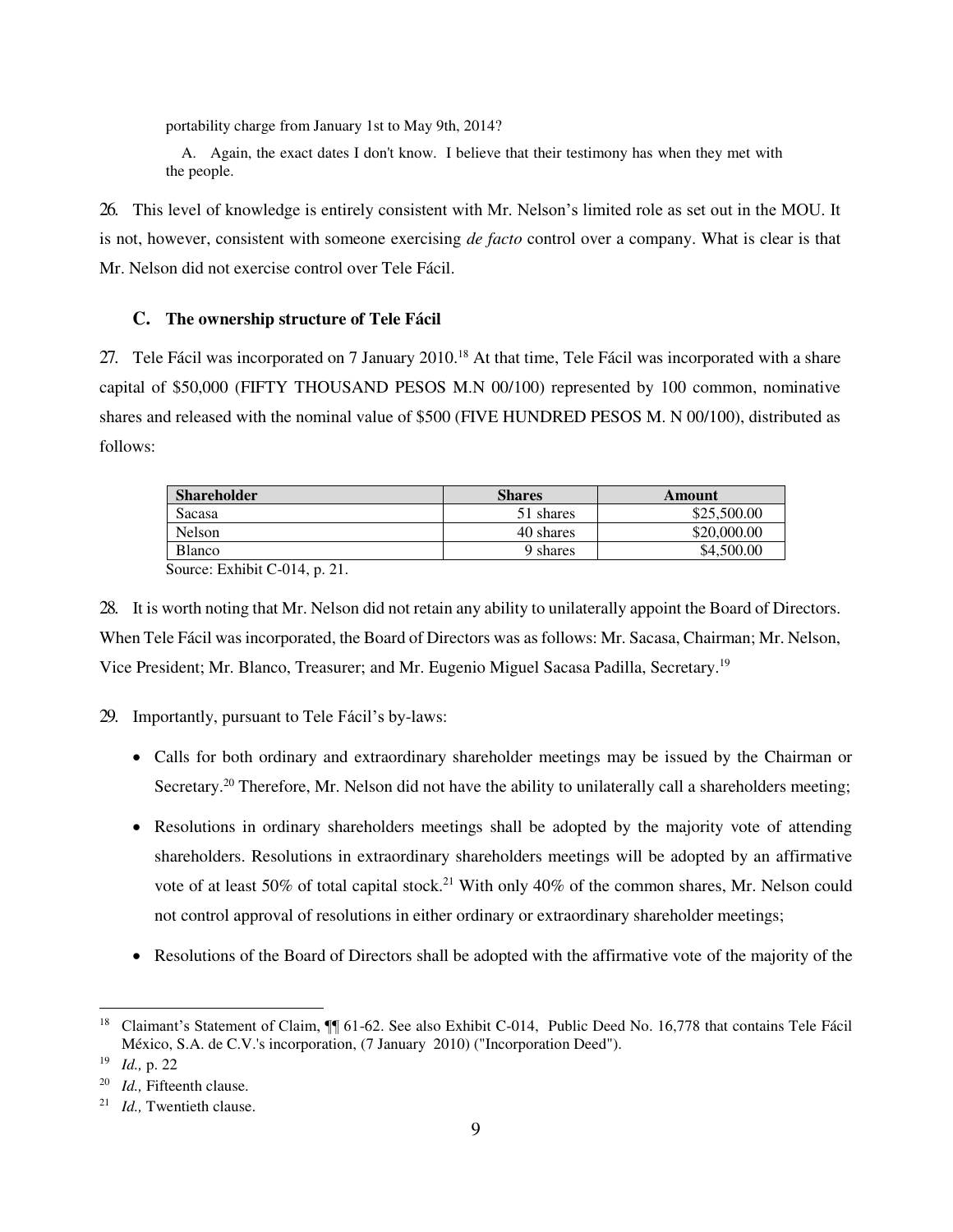directors. Each member of the Board of directors has one vote.<sup>22</sup> This means that Mr. Nelson, who had only 1 of 4 votes on the Board of Directors, did not have control over that Board; and

• As a minority shareholder, Mr. Nelson did not have the ability to dissolve or liquidate Tele Fácil.<sup>23</sup>

30. At the time that Tele Fácil was incorporated, Mexican telecommunications law restricted foreign ownership in the telecommunications sector to 49%.<sup>24</sup>

31. On 11 June 2013 the Mexican constitution was amended to eliminate restrictions on foreign ownership and control in the telecommunications sector.<sup>25</sup> Anytime after 11 June 2013, Mr. Nelson's shareholdings could have been increased from 40% to 60% – so long as the share transfer process was completed in accordance with Tele Fácil's by-laws and Mexican domestic law.

32. In his first Witness Statement, Mr. Nelson claims that the changes to foreign ownership rules on 11 June 2013 allowed Tele Fácil's partners to implement the terms of the MOU fully, pursuant to which, Mr. Nelson took control of Tele Fácil.<sup>26</sup> This statement is unsupported by any objective documentary evidence. Moreover, it is contradicted by the fact that throughout the fall of 2013 Mr. Nelson unsuccessfully requested that the ownership structure be reorganized in accordance with the MOU.

33. On 26 August 2013 Mr. Nelson emailed Carlos Bello ("Mr. Bello"), stating:

I would like to talk to you about Tele Facil.

This is for you and I to talk about.

I have no interest in doing business with these guys in a relationship like this.

I would like to see what I have to do to transfer my share of the 60% of the Tele Facil to my name, as I understand that we no longer have to have 51% owned by a Mexican citizen.

I am not sure where I go from here but I am not investing millions of dollars with these guys if this is how they perform.

Thanks for your time.<sup>27</sup>

34. This email demonstrates that Mr. Nelson understood the importance of obtaining legal control by owning more than 50% of the shares. It also undermines the Claimant's position that Mr. Nelson had *de facto* control. If Mr. Nelson had *de facto* control he could have directed that the ownership change be made. That, however,

<sup>&</sup>lt;sup>22</sup> *Id.*, Twenty-Sixth and Twenty-Seventh clauses.

<sup>23</sup> *Id.,* Thirty-Fourth and Thirty Fifth clauses.

<sup>24</sup> Claimant's Statement of Claim, ¶ 62.

<sup>25</sup> *Id.,* ¶ 63.

<sup>&</sup>lt;sup>26</sup> Exhibit C-01, First Witness Statement of Mr. Nelson, ¶ 36.

<sup>&</sup>lt;sup>27</sup> Exhibit R-88, Correspondence between Joshua Nelson and Carlos Bello, 26 August 2013.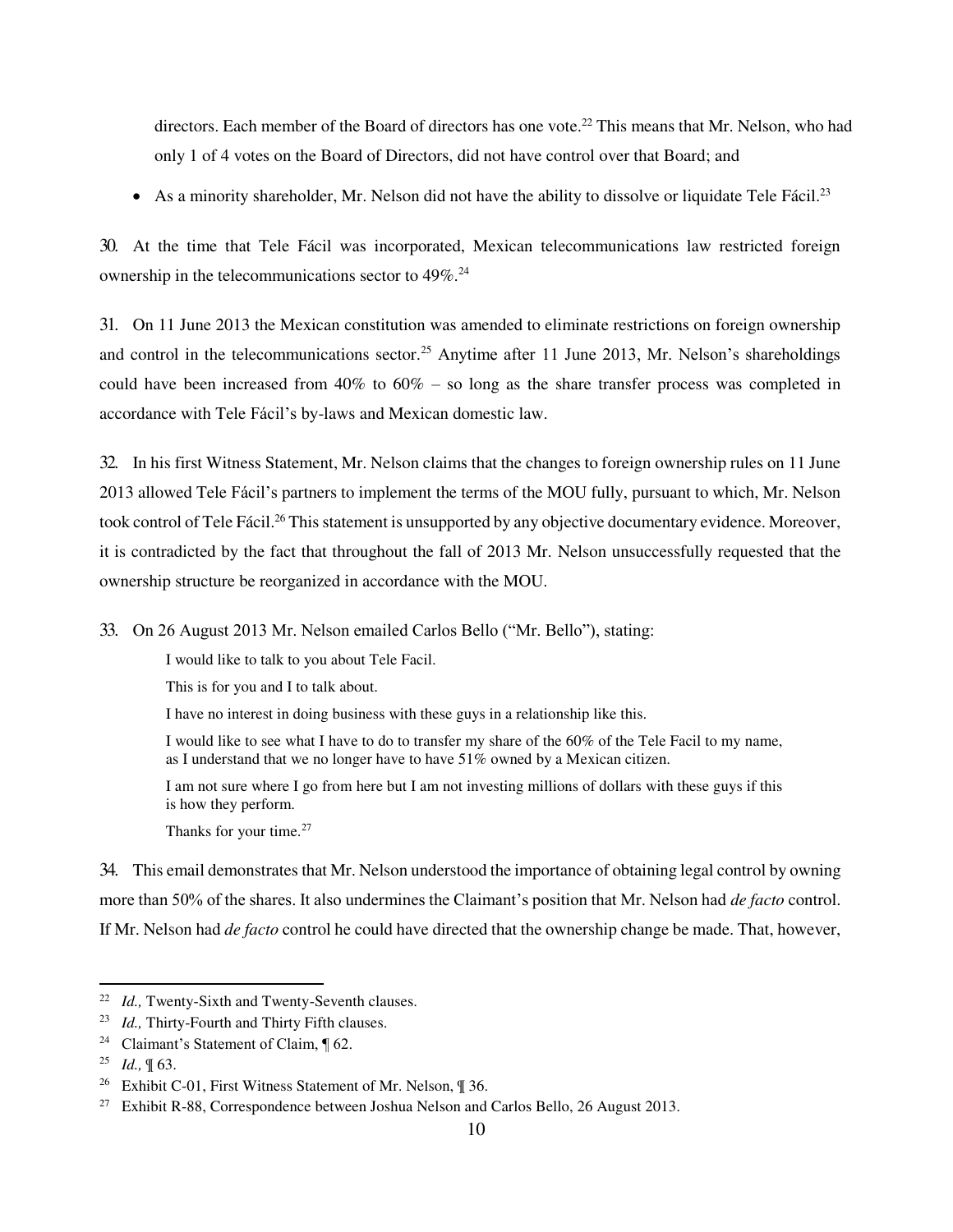did not happen.

35. By email dated 16 September 2013, John Zulk ("Zulk") wrote to Mr. Bello (copying Messrs. Sacasa, Nelson and Blanco). He requested, amongst other things, that there be a corporate restructuring to "adjust the ownership" to reflect the "true ownership" of 60% to Mr. Nelson.<sup>28</sup> The Respondent submits that it is clear from the text of this email, along with others from Zulk identified below, that Zulk was acting on behalf of Mr. Nelson.

36. In an email dated 3 October 2013, Zulk wrote to Gustavo Struck (Mr. Nelson's personal Mexican Attorney), Mr. Sacasa, Mr. Nelson and Mr. Bello. He again asked that ownership be amended so that the corporate documents "reflect the direct ownership" as 60% for Mr. Nelson, and 20% each for Messrs. Sacasa and Blanco.<sup>29</sup>

37. On 6 December 2013, Zulk again asked Mr. Bello to "formalize" the 60% ownership of Mr. Nelson.<sup>30</sup>

38. The Respondent submits that these emails demonstrate that throughout the fall of 2013, Mr. Nelson was requesting (either directly or through Zulk) that the ownership structure of Tele Fácil be changed so that he owned 60% instead of 40% of the company. The fact that this did not occur shortly after his multiple requests demonstrates his limited control over the operations of Tele Fácil.

39. In his first Witness Statement, Mr. Nelson asserts that they did not "formally amend" the ownership documents after changes in the law because Tele Fácil was not operational and they did not consider the formality necessary given the MOU.<sup>31</sup> This is contradicted by his numerous – and unsuccessful – requests to "formally amend" the ownership structure of Tele Fácil. This further demonstrates Mr. Nelson's lack of *de facto* control over Tele Fácil.

40. No formal steps were taken to increase Mr. Nelson's shareholding in Tele Fácil until two and a half years later, during an Extraordinary Shareholders Meeting of Tele Fácil on 29 March 2016.<sup>32</sup> At that meeting, there was a purported transfer of shares such that Mr. Nelson's ownership increased from 40% to 60%, Mr. Blanco's ownership increased from 9% to 20% and Mr. Sacasa's ownership decreased from 51% to 20%.

<sup>&</sup>lt;sup>28</sup> Exhibit R-89, Correspondence between John Zulk and Carlos Bello, 16 September 2013.

<sup>&</sup>lt;sup>29</sup> Exhibit R-90, Correspondence between John Zulk and Carlos Bello, 3 October 2013.

<sup>30</sup> Exhibit R-91, Correspondence between John Zulk and Carlos Bello, 6 and 9 December 2013.

<sup>&</sup>lt;sup>31</sup> Exhibit C-001, First Witness Statement of Mr. Nelson, ¶ 38.

<sup>&</sup>lt;sup>32</sup> Exhibit C-072, Public Deed No. 10,911 that contains the Extraordinary Shareholders Meeting of Tele Fácil México, S.A. de C.V., (29 March 2016).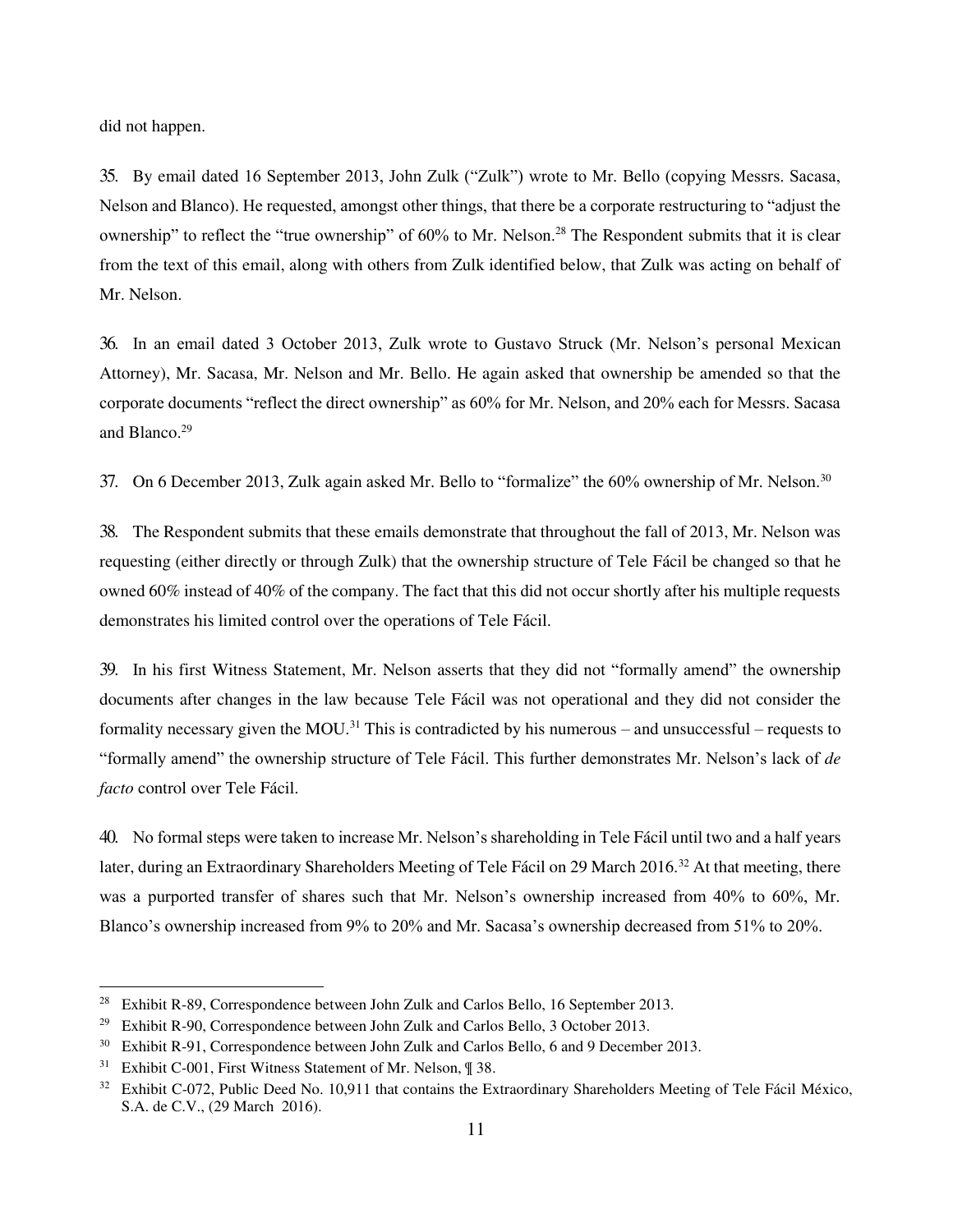41. Prior to receiving notification of Mr. Blanco's bankruptcy, on 26 March 2019, the Respondent had no reason to question the validity of the share transfers made during the Extraordinary Shareholders Meeting. However, in light of the recently disclosed fact that Mr. Blanco was not a shareholder at that meeting, it is now clear that as a matter of Mexican domestic law, the transfer of shares that purportedly occurred on 29 March 2016 is null and of no legal effect. This is fully explained below.

42. The consequence is that at all material times, Mr. Nelson only owned 40% of the shares in Tele Fácil.

## <span id="page-11-0"></span>**D. The 29 March 2016 transfer of shares is null and void**

43. The Respondent has obtained an expert report from Rodrigo Buj ("Buj") to address whether the increase of Mr. Nelson's shares on 29 March 2016 was valid. For the reasons described in this section, and more fully described in his export report, Buj's conclusion is that a valid transfer of shares did not occur on 29 March  $2016.<sup>33</sup>$ 

44. In order to properly understand why the share transfer was not valid, it is important to appreciate certain requirements set out in Tele Fácil's by-laws.<sup>34</sup> In particular, the Eleventh clause of Tele Fácil's by-laws restricts the transfer of shares. Further, subparagraph A.7 of the Eleventh clause confirms that any share transmission not done in accordance with the by-law's procedures will be null and without legal effect.<sup>35</sup>

45. According to the correspondence from Claimant's counsel, in 2011 Mr. Blanco filed for bankruptcy, and in accordance with the Bankruptcy Code of the United States of America, the 9 shares of Tele Fácil owned by Mr. Blanco automatically became part of the trust created by the United States government on the basis of the bankruptcy procedure that had been initiated.<sup>36</sup> Counsel for the Claimant also made it clear that, upon the commencement of the bankruptcy proceedings, "all legal and equitable interests of the debtor, whether disclosed or not, become the property of the bankruptcy estate.<sup>37</sup> As recognized by Claimant's counsel, "*nondisclosed property*, because it is unknown to the Trustee in bankruptcy, cannot be administered or abandoned,

<sup>&</sup>lt;sup>33</sup> Third Expert Report prepared by Rodrigo Buj dated 11 June 2019 ("Buj's Third Report")

<sup>&</sup>lt;sup>34</sup> Exhibit C-014, Incorporation Deed.

<sup>&</sup>lt;sup>35</sup> *Id.*, Eleventh clause of By-Laws. See also Buj's Third Report,  $\P$ [11-12.

<sup>36</sup> Exhibit R-86, Claimant's Correspondence to Tribunal dated 26 March 2019. See also Buj's Third Report, ¶¶ 23-24.

<sup>&</sup>lt;sup>37</sup> Exhibit R-087, Claimant's Correspondence to Tribunal dated 26 March 2019: "Upon the commencement of a Chapter 7 bankruptcy, a bankruptcy estate is created, and all legal and equitable interests of the debtor, *whether disclosed or not, become the property of the bankruptcy estate* until administered by the Trustee or abandoned back to the debtor at the conclusion of the process. *Non-disclosed property*, because it is unknown to the Trustee in bankruptcy, cannot be administered or abandoned, and as such *remains the property of the bankruptcy estate even after the case closes*." [Emphasis added]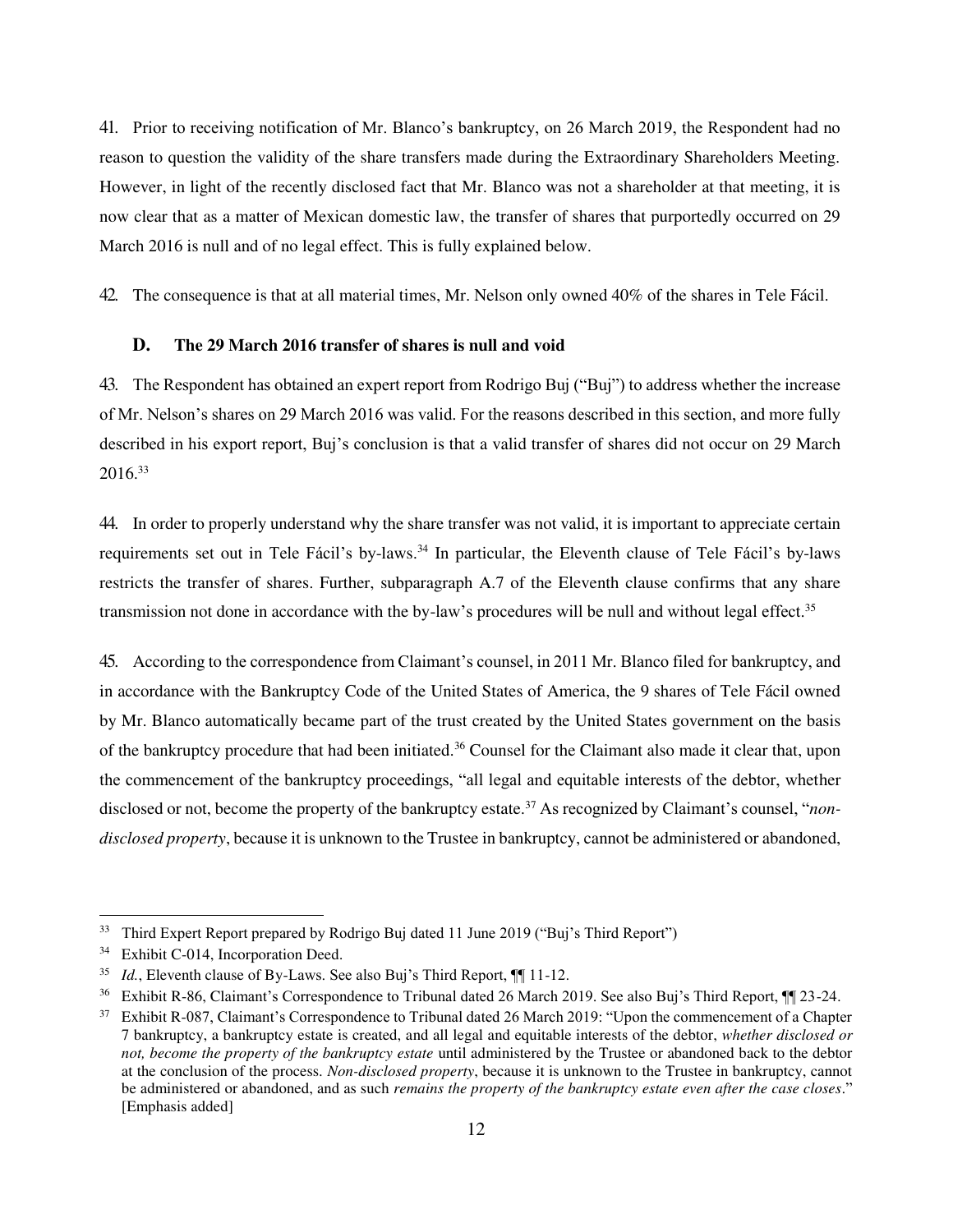and as such *remains the property of the bankruptcy estate even after the case closes*."<sup>38</sup>

46. Once Mr. Blanco ceased to be a shareholder of Tele Fácil, he no longer had the right to attend the general shareholders' meetings and therefore to vote.<sup>39</sup> The person that is the present owner of the shares, and has been since Mr. Blanco's bankruptcy, is the trust created during the bankruptcy procedure.

47. Mr. Buj confirms that the transfer of shares carried out in favour of Mr. Nelson and Mr. Blanco at the Shareholder Meeting of 29 March 2016 are null and devoid of legal effects for a number of reasons.

48. *First*, the procedure provided for in the Eleventh Clause of Tele Fácil's by-laws establishes that shares of restricted circulation can only be transferred with the approval of the shareholders constituted in an Ordinary Meeting – otherwise the transfer is null and has no legal effect.<sup>40</sup>

49. The Third Clause of the Contract for the Transfer of Shares shows that the approval was granted *by the Board of Directors*, when approval *by the Ordinary Shareholder Meeting*, prior to the subscription of the contract, was required. This process for the transfer of shares transgresses the procedure provided for in the Eleventh Clause Tele Fácil's by-laws. Consequently, the transfer of shares is null and has no legal effect. $41$ 

50. *Second*, Articles 186, 187 and 188 of the General Law of Mercantile Companies ("GLMC") require that prior to the holding of an ordinary Shareholder Meeting, a call must be published 15 days in advance unless it is a plenary meeting (all shareholders present) and therefore it is not necessary to publish the call.<sup>42</sup>

51. There was no call for the Shareholder Meeting of 29 March 2016. Instead, it proceeded on the basis that all of the shareholders were present. This was factually incorrect because it assumed that Mr. Blanco still owned his 9 shares. A representative of the trust created as a result of the bankruptcy proceedings did not attend the 29 March 2016 Shareholder's Meeting. Therefore, all shareholders were not present, and it was

 38 *Id.*

<sup>39</sup> Buj's Third Report, ¶25. Under U.S. bankruptcy law, specifically at 11 U.S.C. § 541, a bankruptcy estate "is comprised of all the following property, wherever located and by whomever held: … all legal or equitable interests of the debtor in property as of the commencement of the case", and 11 U.S.C. § 362 provides that a bankruptcy petition "operates as a stay, applicable to all entities, of … any act … to exercise control over property of the estate". A prominent treatise on U.S. bankruptcy law states "if property was not properly scheduled by the debtor, it is not automatically abandoned at the end of the case…. Even after the case is closed, the estate continues to retain its interest in unscheduled property". Collier on Bankruptcy,  $16<sup>th</sup>$  ed.,  $\P$ 554.03, RL-022.

<sup>40</sup> *Id*., ¶¶ 11, 12, 33.

<sup>41</sup> *Id*., ¶ 34.

<sup>42</sup> *Id*., ¶¶ 17-21.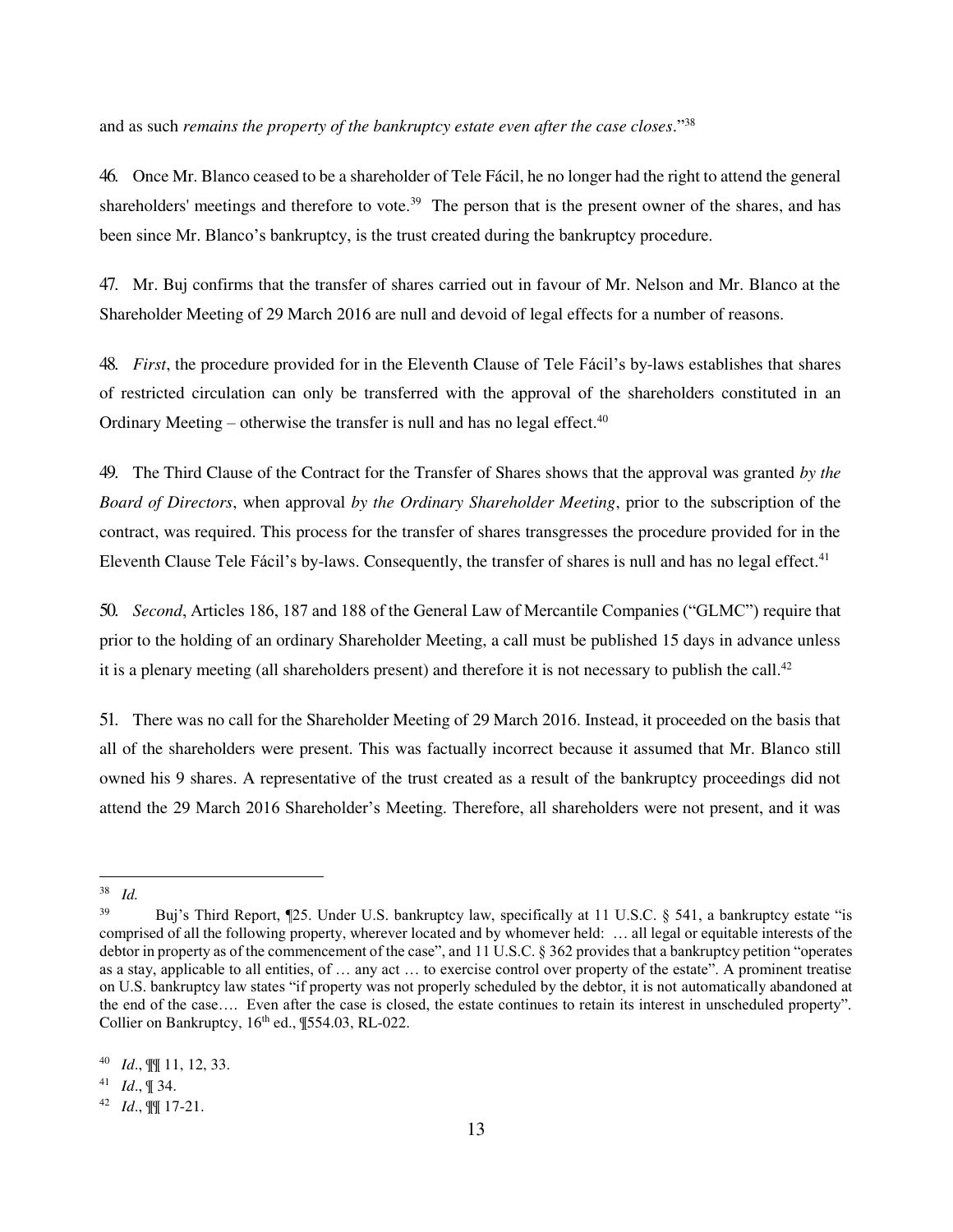not a plenary meeting.<sup>43</sup>

52. The absence of a published call, coupled with the fact that it was not a plenary session because one shareholder was not present, results in the 29 March 2016 Shareholding Meeting being null and of no legal effect. This means that the transfer of shares purportedly approved in the Meeting of 29 March 2016, including the transfer of shares to both Mr. Nelson and Mr. Blanco are null and of no legal effect.<sup>44</sup>

53. The consequence: Mr. Nelson's shareholdings were not increased from 40% to 60% on 29 March 2016. He continues to hold only 40% of Tele Fácil's shares. He did not have legal control of Tele Fácil.

### <span id="page-13-0"></span>**II. THE LAW**

#### <span id="page-13-1"></span>**A. Introduction**

54. Section B of Chapter Eleven permits international claims to be made in certain defined circumstances. Consistent with long-standing rules of customary international law, it does not allow a company of a Party to submit an international claim against its own State. Article 1117(4) states in this regard that: "An investment may not make a claim under this Section".<sup>45</sup>

55. Article 1117(1) permits a derivative claim to be brought in the name of an enterprise that is a "juridical person" of the respondent State in certain defined circumstances. Specifically:

- The investor must own or control the enterprise directly or indirectly; and
- Both the investor and the enterprise must consent to the NAFTA arbitration and waive their right to pursue claims for damages before other tribunals or dispute settlement mechanisms.

56. The provisions governing claims made under Article 1117 recognize the fact that in all three NAFTA Parties (and universally) ownership or control gives the owner or controlling shareholder very broad powers over it. It gives it the authority to modify or liquidate the enterprise, to appoint officers and directors, modify its governing bylaws and thereby control the policy and management affairs of the corporation. Mr. Nelson, as a minority shareholder with only 40% of the shares, did not and does not have the ability to control Tele Fácil in these ways.

57. Mr. Nelson's minority shareholding grants him the right to be notified of assembly meetings, to vote

 43 *Id*., ¶ 21.

<sup>44</sup> *Id.,* ¶ 31.

<sup>45</sup> North American Free Trade Agreement, Article 1117 (4).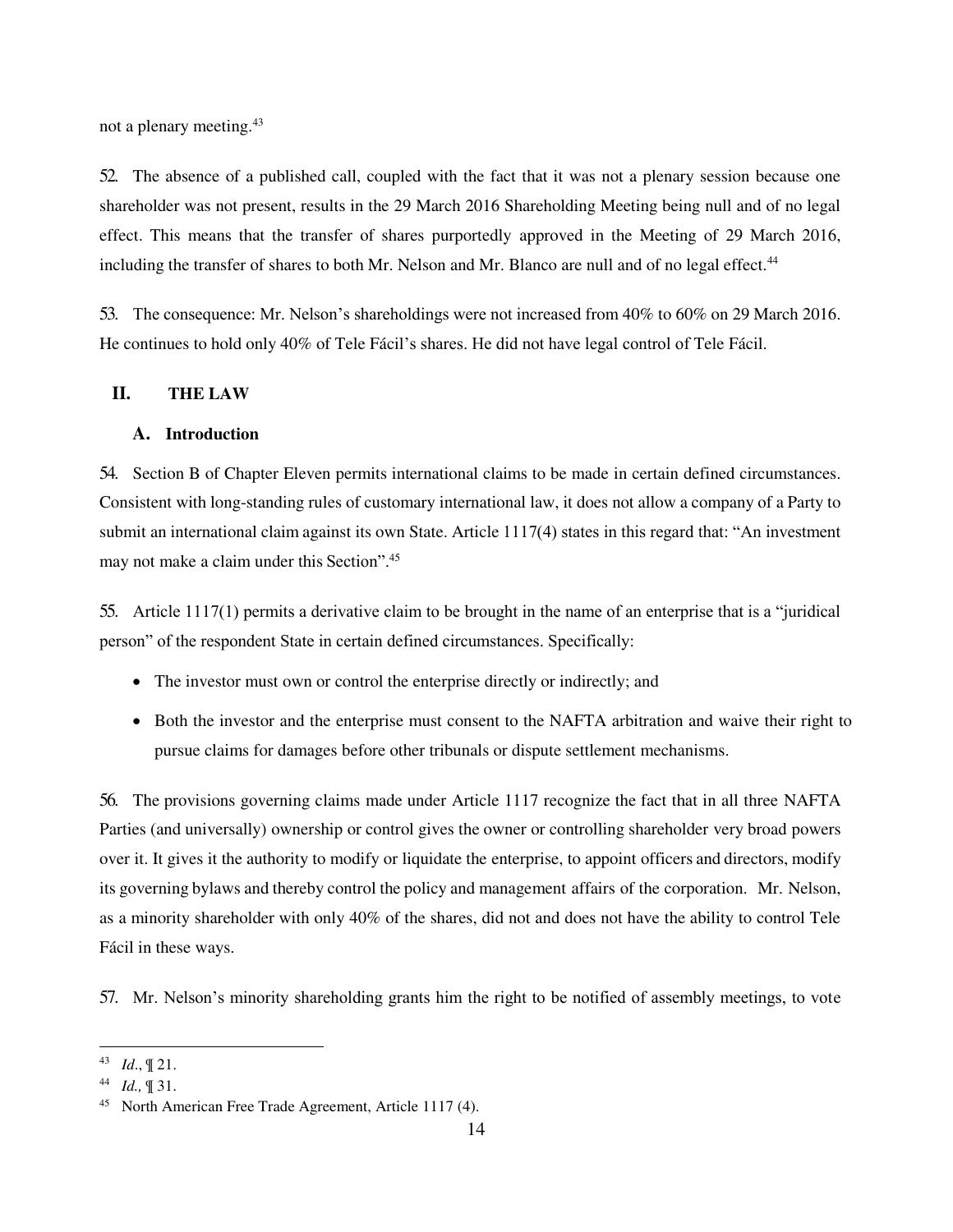according to the shares it owns, and to participate with respect to profit earned. However, as a minority shareholder he is not allowed to act in representation of the company, and only has the rights conferred by the company bylaws or by domestic law.

58. The NAFTA does not grant rights to bring a claim on behalf of an enterprise to shareholders that do not demonstrate the ownership or control of the enterprise. Such shareholders can only file a claim under Article 1116 for alleged violations of the provisions in Section A that directly affect their rights *qua* shareholders.

59. In this proceeding, until 26 March 2019, the Respondent relied upon representations by the Claimant that at the time this arbitration was commenced Mr. Nelson owned 60% of Tele Fácil's shares. Those representations, however, were not accurate. As a minority shareholder with only 40% of Tele Fácil's shares, Mr. Nelson does not exercise legal control.

60. Moreover, the Claimants have failed to establish that Mr. Nelson exercised *de facto* control. Mr. Nelson's lack of involvement in Tele Fácil's day-to-day management, which is consistent with the scope of responsibilities confirmed in the MOU, coupled with his inability to unilaterally control or direct Tele Fácil under the company's by-laws, contradicts the Claimants' position that Mr. Nelson had *de facto* control of Tele Fácil. There is no evidence in the record that suggests that Mr. Nelson was consulted or approved any major decisions by Tele Fácil.

61. In short, the Claimant has failed to establish that Mr. Nelson directly or indirectly owned or controlled Tele Fácil and, therefore, that he has standing to bring claims on its behalf under Article 1117. At most, Mr. Nelson holds a non-controlling stake in Tele Fácil. On this basis, he is limited at law to submitting a claim on his own behalf under Article 1116 for alleged treaty violations as a shareholder.

#### <span id="page-14-0"></span>**B. Ownership and control**

62. The general rule of interpretation embodied in Article 31 of the VCLT states that "a treaty must be interpreted in good faith in accordance with the ordinary meaning to be given to the terms of the treaty in their context and in the light of its object and purpose".<sup>46</sup>The context for the purpose of interpretation includes the text of the treaty, including its preamble and annexes. The VCLT also prescribes that "a special meaning shall be given to a term if it is established that the parties so intended".

63. Article 1117 provides in the relevant part as follows:

Article 1117: Claim by an Investor of Party on Behalf of an Enterprise

<sup>46</sup> VCLT, Article 31.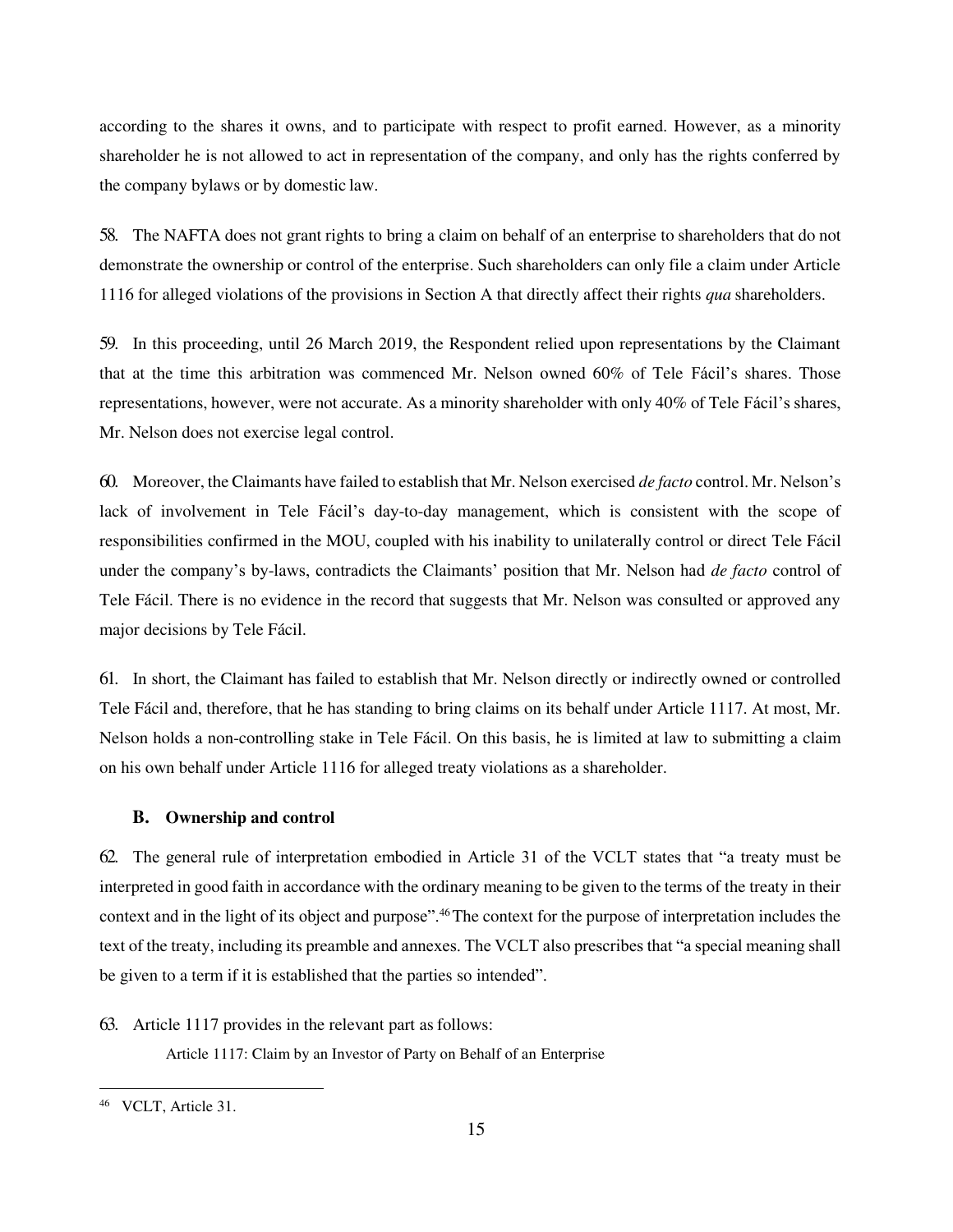1. An investor of a Party, on behalf of an Enterprise of another Party that is a juridical person that the investor owns or controls directly or indirectly, may submit a claim to arbitration under this Section a claim that the other Party has breached an obligation under: [...] [Emphasis added]

64. The terms "ownership" and "control" are not defined in the NAFTA. For that reason, the analysis must begin with the ordinary meaning of the terms.

65. The Oxford defines "ownership" as:

The act, state, or right of possessing something.<sup>47</sup>

66. The *Diccionario de la lengua española*, defines "*propiedad*" as:

*1. f. Derecho o facultad de poseer alguien algo y poder disponer de ello dentro de los límites legales.*<sup>48</sup>

– o –

1. f. Right or faculty of someone to possess something and to dispose of it within the legal limits. [Translated by the Respondent]

67. The Respondent submits that in line with this definition and the fact that the term appears unqualified in Article 1117, the word "owns" refers to full ownership of the enterprise. With 40% of Tele Fácil's shares it is clear that Mr. Nelson does *not* own Tele Fácil. He *owns* 40% of its shares, nothing more.

68. It is further submitted that for cases involving less than full ownership, Article 1117 requires the investor to establish that he/she/it has direct or indirect "control" of the enterprise in order to bring a claim on its behalf. However, as pointed out earlier in this submission, the NAFTA does not define the term "control". Because of the context in which it appears, it is plain to see that the term "control" in Article 1117 refers to "corporate control" (*i.e*., control of the enterprise). The Black's Law Dictionary defines "corporate control" as:

1. Ownership of more than 50% of the shares in a corporation – Also termed effective control; working control.

2. The power to vote enough of the shares in a corporation to determine the outcome of matters that the shareholders vote on.<sup>49</sup>

- 69. The Oxford Dictionary defines "control" as:
	- 1 [mass noun] The power to influence or direct people's behaviour or the course of events.<sup>50</sup>

70. The *Diccionario de la lengua española*, defines "*control*" as:

*2. m. Dominio, mando, preponderancia*. – o –

 47 <https://www.lexico.com/en/definition/ownership>

<sup>48</sup> Diccionario de la lengua española.<http://dle.rae.es/?id=UNs0WGg>

<sup>&</sup>lt;sup>49</sup> Exhibit R-92, Black's Law Dictionary, 10<sup>th</sup> Edition for the iPhone and iPad, version 1.4; Thomson Reuters (2014).

<sup>50</sup> <https://www.lexico.com/en/definition/control>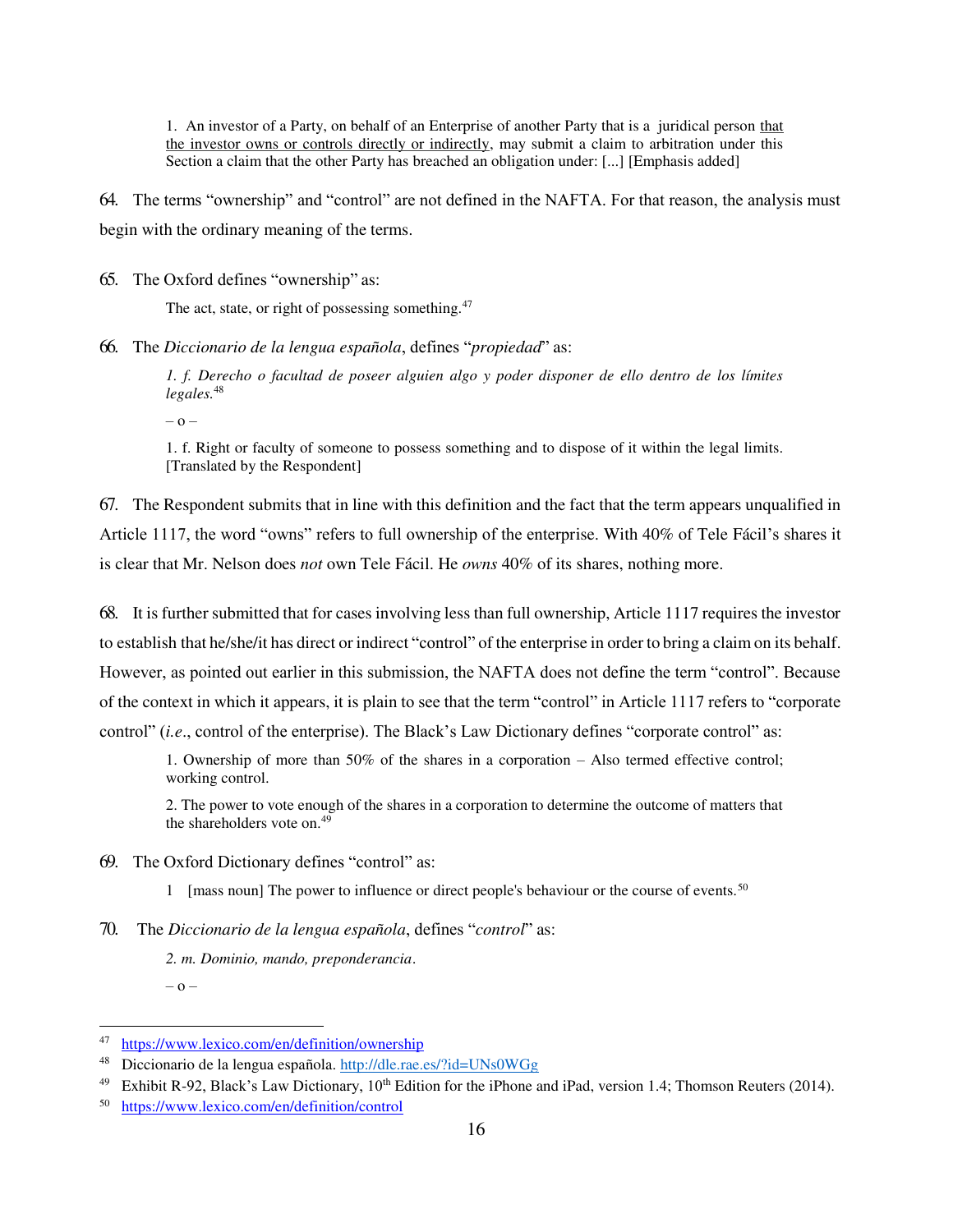2. m. Dominance, command, preponderance<sup>51</sup> [Translated by the Respondent]

71. Under either of these definitions, the term "control" in Article 1117 must be interpreted to mean legal corporate control of a company under the *lex situs* (*i.e*., Mexican law in this case). It is a reference to the investor's power to decide on substantive matters, such as: the appointment and removal of the company's directors and officers, the approval and amendment of the company's by-laws, the transfer of shares or admission of new partners, or the dissolution of the company.

72. As noted by a well-respected scholar and arbitrator in the subject of investment claims:

The question is then how to define 'control' for the purposes of satisfying the requisite nexus between the claimant and the investment. In giving effect to the ordinary meaning of the word 'control' or the implicit requirement that mirrors it, reference must be had to general principles of property law and company law. An assertion that the meaning of control in the investment treaty context is *sui generis* and thus can be tailored by a tribunal to meet the exigencies of a particular case must be treated with skepticism. The majority of investment treaties say nothing about the indices of control and international law in general does not purport to regulate the relationship between an individual or legal entity and its assets. Moreover, such an approach undermines the role of the investment treaty as an instrument for the encouragement of investment because the critical issue of whether the investment of the putative investor is covered in the treaty will be incapable of resolution at the investment planning stage.<sup>52</sup> [Emphasis added]

73. The same author concludes that the question of whether an investor of another Party exercises control over an enterprise of a Party is a question of domestic law:

This discussion of the relationship between an individual or legal entity (the claimant) and its investment (property or assets) reveals that the question of control is a question of law. It would be meaningless for a claimant to assert that it is the *de facto* owner of the land that constitutes its investments or has some other form of *de facto* control in respect thereof. Either the claimant has a power to control that property that is recognized by the *lex situs* or it does not.<sup>53</sup>

74. Tele Fácil is an *anonymous corporation* (i.e., a "*sociedad anónima*") constituted under Mexican law and,

Pursuant to Article 178 of the GLMC, legal control of an *anonymous corporation* resides in the General

Shareholders Meeting ("*Asamblea General de Accionistas*"):

Article 178.- The General Shareholders Meeting is the Supreme Organ of the Society; it may agree to and ratify all acts and operations of the [Society] and its resolutions shall be implemented by its appointee or, absent such an appointment, by the Administrator or the Board of Directors.

 $[...]^{54}$ 

75. Hence, whoever controls the General Shareholders Meeting has legal control of the company. As a

<sup>&</sup>lt;sup>51</sup> Diccionario de la lengua española.<https://dle.rae.es/?id=AeYZ09V>

<sup>52</sup> RL-020, Douglas, Zachary; *The International Law of Investment Claims*; Cambridge University Press, 2009, ¶ 556.

<sup>53</sup> *Id.,* ¶ 558.

<sup>54</sup> RL-021, The General Law of Mercantile Companies, Article 178. The original text in Spanish reads: "*Artículo 178.- La Asamblea General de Accionistas es el Órgano Supremo de la Sociedad; podrá acordar y ratificar todos los actos y operaciones de ésta y sus resoluciones serán cumplidas por la persona que ella misma designe, o a falta de designación, por el Administrador o por el Consejo de Administración*"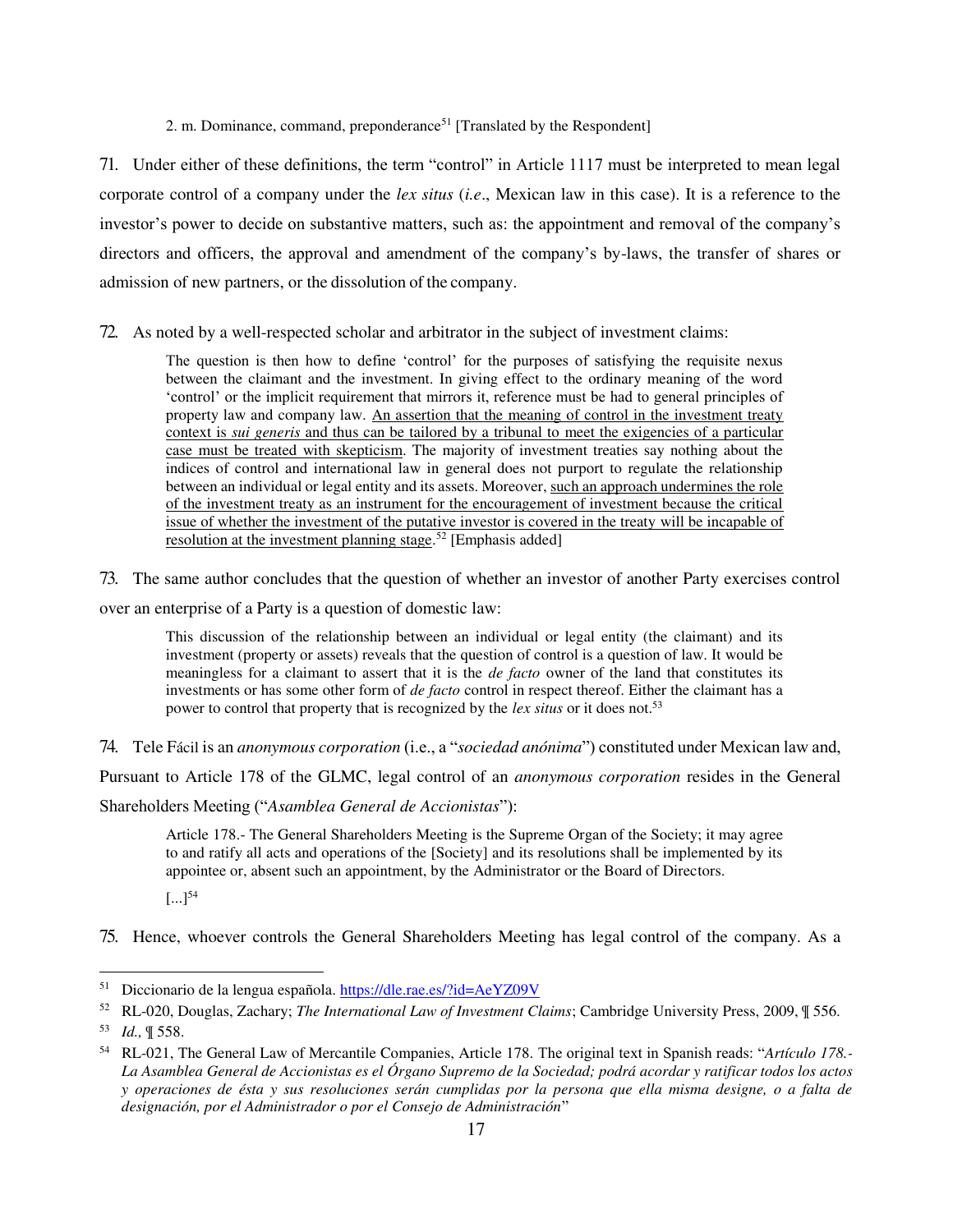minority shareholder with only 40% of the shares, Mr. Nelson *did not* control Tele Fácil's General Shareholders Meeting at all material times. Hence, under Mexican law and Tele Fácil's by-laws, Mr. Nelson did not have the ability to unilaterally exercise any of the powers associated with corporate control of an enterprise. In particular, Mr. Nelson did not have the power to unilaterally:

- appoint or remove directors;
- amend the by-laws;
- transfer shares; or
- dissolve and liquidate the company.

76. Even assuming that managerial control over the company suffices to establish "control" under Article 1117 of the NAFTA –and the Respondent maintains that it does not– the Respondent submits that Mr. Nelson did not have such control. As noted earlier in this pleading, pursuant to the by-laws, decisions by the Board of Directors are taken by majority vote.<sup>55</sup> Having only 1 of 4 votes, Mr. Nelson was incapable of compelling decisions by the Board of Directors. It is also worth noting that it was Mr. Sacasa and not Mr. Nelson who chaired the Board of Directors, and it was Mr. Sacasa and not Mr. Nelson who was appointed Director General of Tele Fácil.

77. Mr. Nelson's lack of *de facto* control is further highlighted by his inability to compel the increase of his shareholding from 40% to 60% in the fall of 2013.

78. In light of the above, the Claimant's reliance on *International Thunderbird v. Mexico* ("*Thunderbird*") in its correspondence of 5 April 2019, comes as no surprise.<sup>56</sup>

79. The question in *Thunderbird* was "whether 'control' must be established in the legal sense, or whether *de facto* control can suffice for the purposes of Chapter Eleven of the NAFTA."<sup>57</sup> The tribunal held that "a showing of effective or '*de facto*' control was sufficient for the purposes of Article 1117 of the NAFTA".<sup>58</sup>

80. Mexico strongly disagrees with this aspect of the award. The concept of *de facto* control is subjective and thus, injects uncertainty and ambiguity where none should exist. Opening the interpretation of "control" to

<sup>55</sup> Exhibit C-014, Incorporation Deed, Thirty-Fourth and Thirty-Fifth clauses.

<sup>56</sup> Exhibit CL-049, *International Thunderbird Gaming Corp. v. United Mexican States* ("Thunderbird"), UNICITRAL (NAFTA), Award (26 January 2006).

<sup>57</sup> *Id*., ¶ 105.

<sup>58</sup> North American Free Trade Agreement, Article 1117 (4).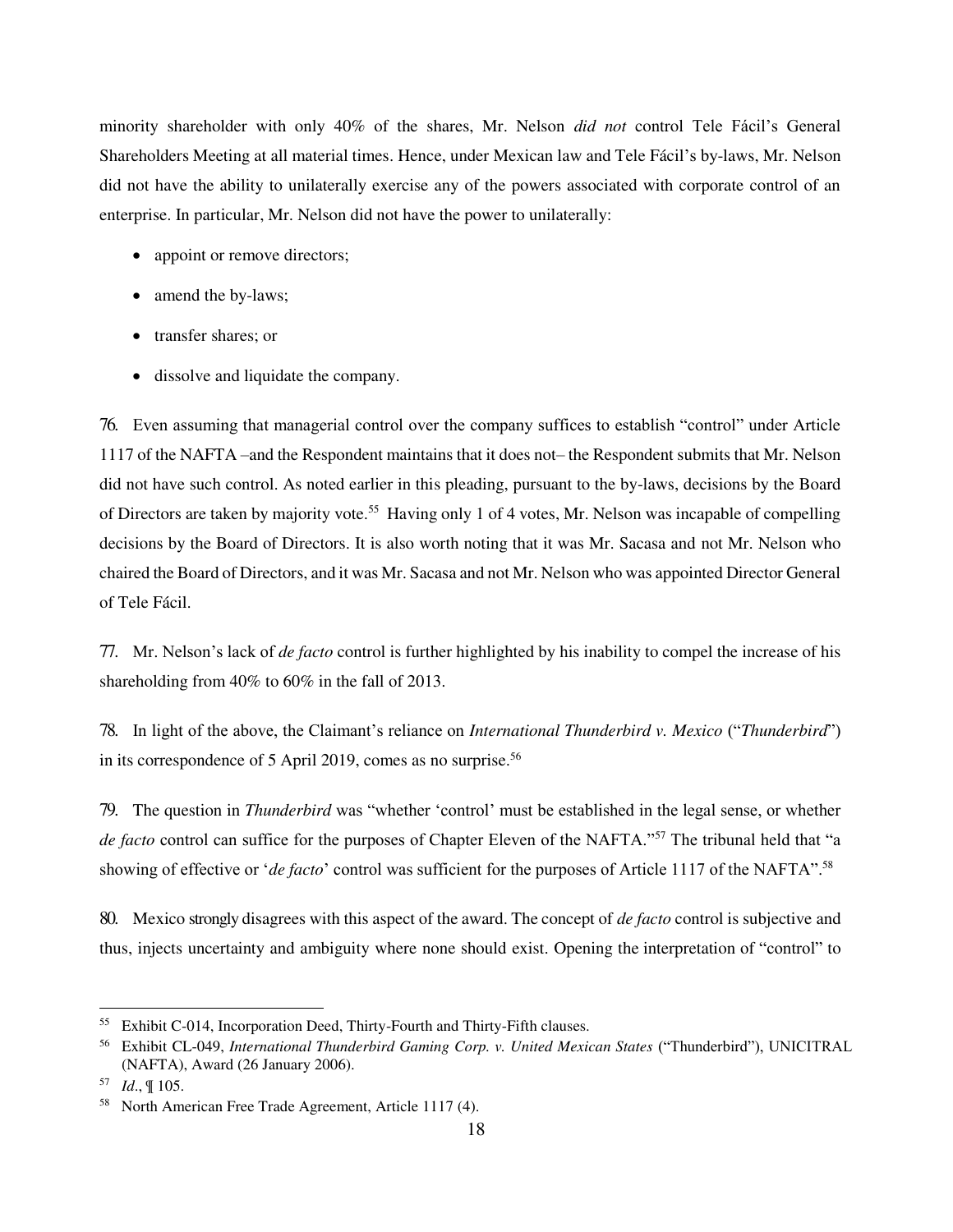other subjective factors, such as the ability to exercise substantial influence over the management and operation of the investment, would only lead to questionable subjective and inconsistent outcomes. Most importantly, it would undermine the very purpose of the treaty by casting doubts on the fundamental question of which investments are covered by the treaty and which are not.

81. But even if this Tribunal were to accept that *de facto* control suffices for the purposes of Article 1117 of NAFTA, the Respondent will observe that:

- 1) The *Thunderbird* tribunal made its determination that the claimant had *de facto* control over the Mexican entities on the basis of the record as a whole and the facts upon which *de facto* control was found in *Thunderbird* are absent from this case; and
- 2) The requisite evidentiary threshold is extremely high. As the Tribunal wrote in *Thunderbird*, "[i]n the absence of legal control however, the Tribunal is of the opinion that *de facto* control must be established beyond any reasonable doubt."<sup>59</sup> The evidence required to establish beyond a reasonable doubt that Mr. Nelson exercised *de facto* control over Tele Fácil does not exist.

82. In relation to the first point, the Tribunal in Thunderbird determined that the claimant party exercised *de* 

*facto* control over the EDM based on the following:

107. Despite Thunderbird having less than 50% ownership of the Minority EDM Entities, the Tribunal has found sufficient evidence on the record establishing an unquestionable pattern of de facto control exercised by Thunderbird over the EDM entities. Thunderbird had the ability to exercise a significant influence on the decision-making of EDM and was, through its actions, officers, resources, and expertise, the consistent driving force behind EDM's business endeavour in Mexico.

[...]

109. In the present case, having regard to the record as a whole, the Tribunal finds that without Thunderbird's key involvement and decision-making during the relevant time frame, i.e., during the planning of the business activities in Mexico, the initial expenditures and capital, the hiring of the machine suppliers, the consultations with SEGOB, and the official closure of the EDM facilities, EDM's business affairs in Mexico could not have been pursued. Namely, the key officers of Thunderbird and the Minority EDM Entities were one and the same (see Dramatis Personae of 26 April 2004: Mr. Jack Mitchell was President and CEO of Thunderbird and the EDM entities; Mr. Peter Watson, counsel to Thunderbird, was shareholder in Thunderbird and the EDM entities). The initial expenditures, the know-how of the machines, the selection of the suppliers, and the expected return on the investment were provided or determined by Thunderbird. Likewise, legal advice regarding the operation of the EDM machines in Mexico was addressed to Thunderbird (see Mr. de Ruiz de Velasco's legal opinion of 25 August 2000 at Exh. R-112).<sup>60</sup>

83. The factual matrix in which the *Thunderbird* Tribunal relied to determine that Thunderbird exercised *de facto* control over the EDM companies is not present in this case. Mr. Nelson's participation appears to have been limited to providing the initial funding and offering know-how for the implementation of DID services. This is insufficient to establish *de facto* control beyond a reasonable doubt or otherwise. To paraphrase

 $\overline{a}$ <sup>59</sup> Exhibit CL-049, *Thunderbird*, ¶ 106.

<sup>60</sup> *Id*., ¶¶ 107, 109.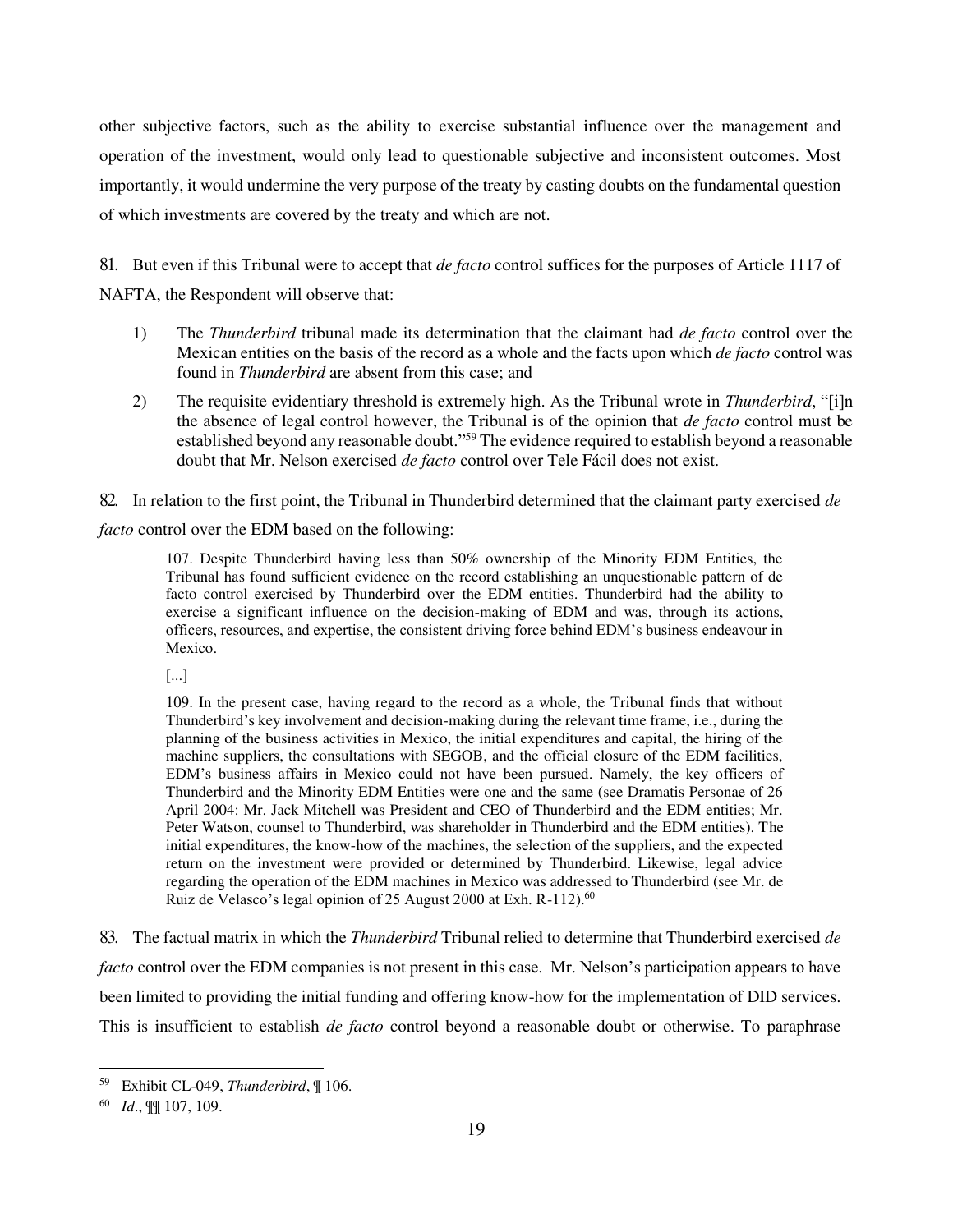*Thunderbird*: Mr. Nelson was not the driving force behind Tele Fácil's endeavor in Mexico.

- 84. Moreover, the following facts demonstrate that Mr. Nelson did not exercise *de facto* control:
	- Mr. Nelson unsuccessfully tried to have his ownership in Tele Fácil increased in the fall of 2013;
	- The MOU confirms that Mr. Nelson "does not have the time to personally focus on the Project and therefore will be relying on his Partners as well as any staff he may hire or appoint to work on the Project to manage the Project on a day to day basis<sup>"61</sup>;
	- Mr. Nelson did not prepare or review Tele Fácil's Concession Application;
	- Mr. Nelson did not participate in negotiations with Telmex;
	- $\bullet$  Mr. Nelson demonstrated minimal knowledge about the negotiations between Tele Fácil and Telmex<sup>62</sup>;
	- The Memorandum of Understanding between Tele Fácil and Future Telecom dated 13 June 2014 was executed by Mr. Sacasa. The Tribunal will recall that this agreement established what, according to the Claimant, would have been Tele Fácil's most profitable line of business (international termination) $63$ ;
	- The Master Telecommunications Services Agreement executed by and between Metro Net S.A.P.I de C.V. and Tele Fácil dated 28 January 2014 was signed by Mr. Sacasa on behalf of Tele Fácil<sup>64</sup>;
	- The proposal from Global Convergence Solutions, Inc to Tele Fácil for the GCS Dynamic Management Solution dated 19 August 2014, was addressed to Mr. Blanco<sup>65</sup>; and
	- The Alliance Agreement by and between Tele Fácil México and MobileTalk-Q, S.L. on 1 October 2013 was executed by Mr. Blanco on behalf of Tele Fácil.<sup>66</sup>

85. For the foregoing reasons, the Respondent submits that the Claimant has failed to establish an evidentiary basis for this Tribunal to conclude, beyond a reasonable doubt, that Mr. Nelson possessed *de facto* control over Tele Fácil.

<sup>&</sup>lt;sup>61</sup> Exhibit C-013, Memorandum of Understanding by and between Jorge Blanco, Josh Nelson, and Miguel Sacasa dated 20 July 2009 ("MOU"), p. 3.

<sup>62</sup> Transcript, Volume 2, pp.338-344. See also *supra*, ¶¶ 24-25*.*

<sup>63</sup> Exhibit C-020, Memorandum of Understanding between Tele Fácil Mexico S.A de C.V. and Future Telecom L.L.C. (14 June 2013), p. 8.

<sup>64</sup> Exhibit C-023, Master Telecommunications Services Agreement executed by and between Metro Net S.A.P.I. de C.V. and Tele Fácil México, S.A. de C.V. (28 January 2014) ("RedIT Agreement"), p. 6.

<sup>65</sup> Exhibit C-026, Global Convergence Solutions, Inc. Proposal to Tele Fácil Mexico S.A. de C.V. for The GCS Dynamic Management Solution (19 August 2014; accepted 10 December 2014), p.3.

<sup>66</sup> Exhibit C-102, Alliance Agreement by and between Tele Fácil México, S.A. de C.V. and MobileTalk-Q, S.L. (1 October 2013), p. 4.